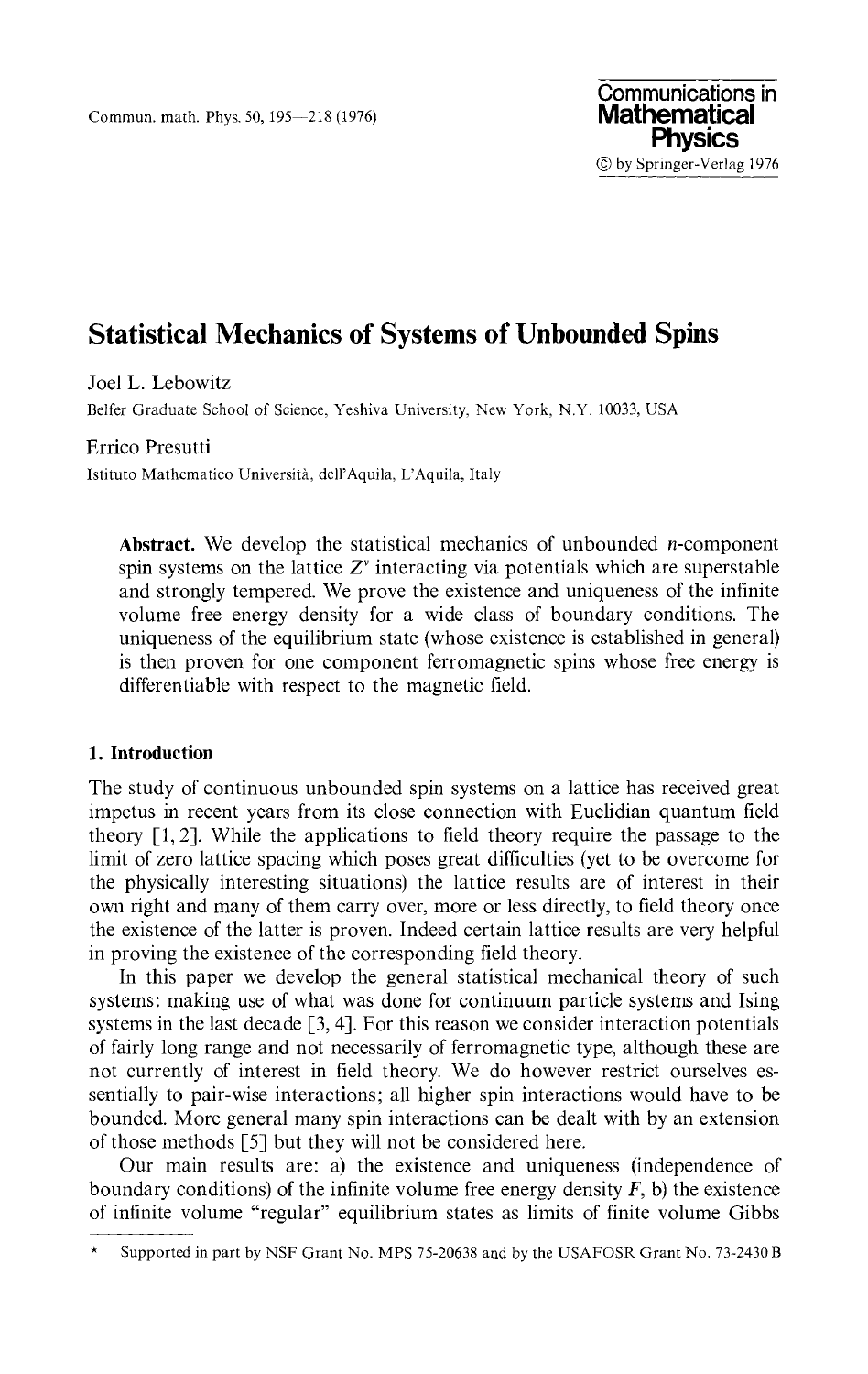states and as solutions of the *DLR* equations and c) the existence of a unique regular equilibrium state for one component ferromagnetic systems at all values of the magnetic field *h* at which *dF/dh* exists. Part c) is an extension of the result of Lebowitz and Martin-Löf [6] for spin- $\frac{1}{2}$  Ising systems and implies in particular that for ferromagnetic systems satisfying the Lee-Yang theorem there is a unique regular equilibrium state whenever  $h\neq 0$ . No comparable results have yet been derived for field theory: only equivalence of a few boundary conditions has been shown so far  $[1, 2, 7]$ . It seems reasonable to expect however that our stronger results also hold in field theory. We might even hope that the connection between properties of the free energy and equilibrium states extends to more general systems [8].

*Notation and Assumptions.* We consider the lattice  $\mathbb{Z}^{\nu}$  at each site of which there is a vector spin variable  $S_x$ ,  $x \in \mathbb{Z}^v$ ,  $S_x \in \mathbb{R}^d$ . Each  $S_x$  has associated with it an intrinsic or free, positive measure  $\mu(dS)$ , the same for all sites, and we will consider both interactions between the spins as well as self interactions. We use the following notation, essentially the same as in [5].

*Definition 1.1.* A configuration of spins in  $\mathbb{Z}^{\nu}$  is a function  $S: \mathbb{Z}^{\nu} \to \mathbb{R}^d$  with values *S<sub>x</sub>* at  $x \in \mathbb{Z}^v$ . *S<sub>A</sub>*,  $A \subset \mathbb{Z}^v$ , is the restriction of *S* to *A* and denotes a configuration of spins in *A.* We denote by *X(Λ)* the configuration for the region *A.* Both *X* and  $X(A)$  are topological spaces for the product topology of  $\mathbb{R}^d$ .

*Definition 1.2.* For  $x = (x^1, ..., x^v)$ ,  $S = (S^1, ..., S^d)$ 

$$
|x| = \max_{1 \le i \le v} |x^i|
$$
  $|S| = \left[\sum_{i=1}^d (S^i)^2\right]^{\frac{1}{2}}$ .

*A* and *A* will hereafter denote bounded sets in *Έ<sup>v</sup> .*

*Definition 1.3.* We assume  $\mu$  to be a Borel measure on  $\mathbb{R}^d$  and

$$
\int \mu(dS)e^{-\alpha s^2} \quad \text{for every} \quad \alpha > 0. \tag{1.1}
$$

*Definition 1.4.* The energy is a real function *U* on the configurations of all *A* satisfying the following conditions :

 $(a<sup>1</sup>)$   $U(S_A)$  is a Borel function on  $(\mathbb{R}^d)^A$ .

- (a<sup>2</sup>) U is invariant under translation of  $\mathbb{Z}^v$ .
- (b) Superstability. There are  $A > 0$  and  $c ∈ ℝ$  such that for every  $S<sub>A</sub>$

$$
U(S_A) \geq \sum_{x \in A} [AS_x^2 - c].
$$

(c) Regularity. Let  $A_1$  and  $A_2$  be disjoint sets in  $\mathbb{Z}^{\nu}$  with  $A = A_1 \cup A_2$  and  $S_A$ a spin configuration in  $\Lambda$  with restrictions  $S_{\Lambda_1}$  and  $S_{\Lambda_2}$  in  $\Lambda_1$  and  $\Lambda_2$  respectively. The interaction between the spins in  $A_1$  and  $A_2$  is defined as

$$
W(S_{A_1}|S_{A_2}) = U(S_A) - U(S_{A_1}) - U(S_{A_2}).
$$
\n(1.2)

The following regularity condition is assumed for the interaction. There is a decreasing positive function on the natural integers such that

$$
|W(S_{A_1}|S_{A_2})| \leq \frac{1}{2} \sum_{x \in A_1} \sum_{y \in A_2} \Psi(|x-y|)(S_x^2 + S_y^2)
$$
\n(1.3)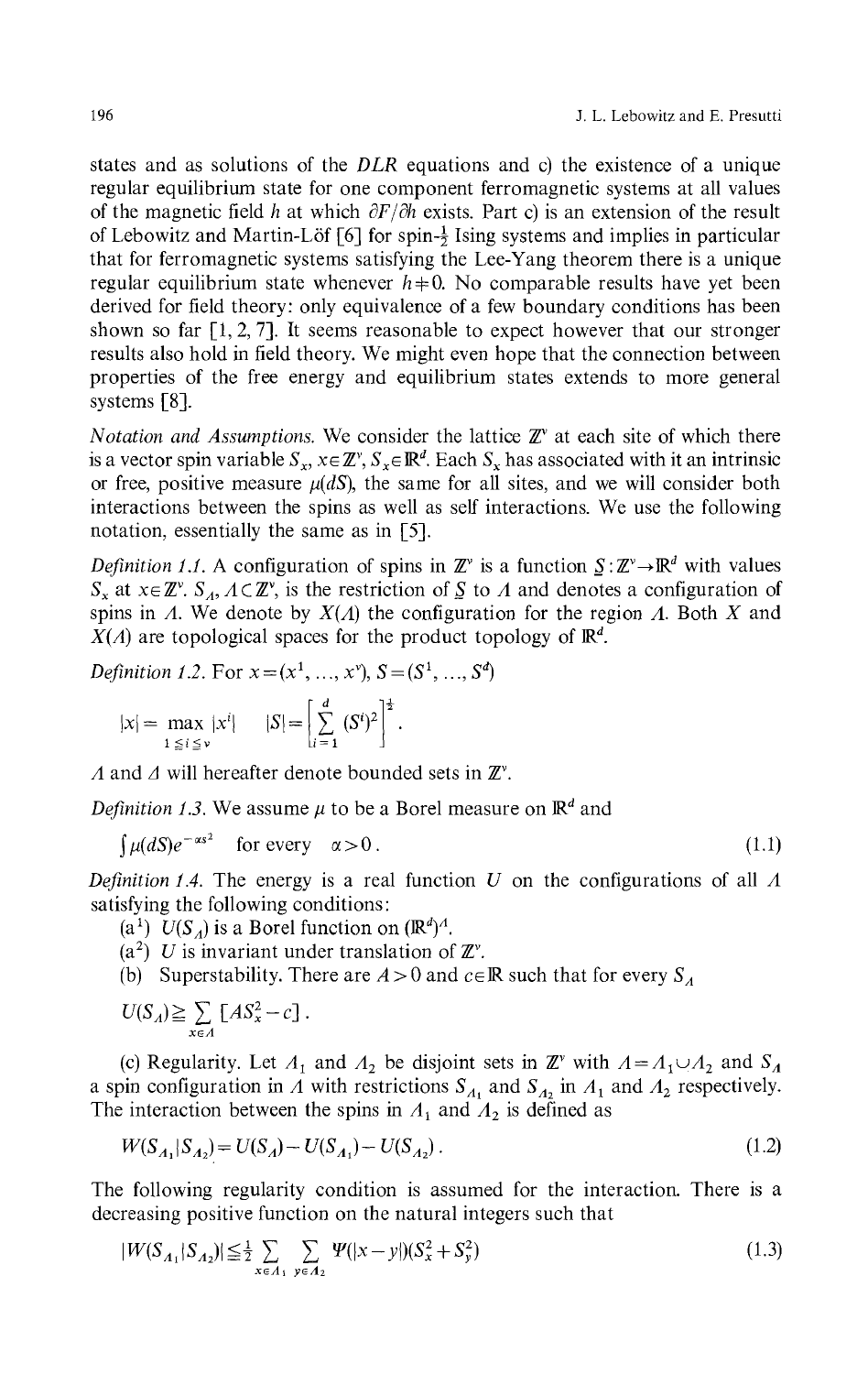**with**

$$
\Psi(r) \leq Kr^{-\nu - \varepsilon} \tag{1.4}
$$

for some *K* and  $\varepsilon > 0$ .

*Remark.* Many results in this paper hold also with a regularity condition weaker than Definition 1.4 (c), namely

$$
\sum_{x \in \mathbb{Z}^{\nu}} \Psi(|x|) < +\infty \tag{1.5}
$$

In particular the basic estimates in  $[4, 5]$  are proven under the assumption of Equation (1.5). We actually need Equation (1.4) only when we fix the external spins in Sections 3, 4, 5, as  $S_x^2 \le a \log|x|$ . Equation (1.4) implies then that the interaction of any spin with all the others is finite.

It is convenient to state explicitely the following consequence of Definitions 1.4 and 1.3 (see [5]).

*Definition 1.4 (d)*. There is a bounded Borel set  $\Sigma$  in  $\mathbb{R}^d$  and  $b > 0$  such that

$$
\int_{\Sigma^A} \prod_{x \in A} \mu(dS_x) \exp \big[ - U(S_A) \big] \geq b^{|A|}.
$$

*Definition 1.5.* The finite region partition function with zero boundary conditions, *Z(Λ),* is defined as

$$
Z(A) = \int \mu(dS_A) \exp[-U(S_A)] = \exp[|A|F(A)]
$$

where  $F(A)$  is the free energy per site and

$$
\mu(dS_A) = \prod_{x \in A} \mu(dS_x).
$$

The finite volume equilibrium measure *v<sup>Λ</sup> (dS<sup>Λ</sup> )* is given by

$$
v_A(dS_A) = Z(A)^{-1} \mu(dS_A) \exp \left[ -U(S_A) \right].
$$

The dependence on temperature and magnetic field is included in *U(S<sup>Λ</sup> ):* it will be made explicit when necessary. (Later we will also consider partition functions and finite volume equilibrium measures with non-zero boundary conditions.)

*Definition 1.6.* For *A* and  $\Delta \subset A$  we denote by  $\rho_A(S_A)\mu(dS_A)$  the restriction of  $v_A$ to  $X(\Delta)$ , that is

$$
\varrho_A(S_A) = \exp\big[-U(S_A)\big]Z(A)^{-1}\big[\,\mu(dS_{A\setminus A})\exp\big[-U(S_{A\setminus A}) - W(S_A|S_{A\setminus A})\big]\,.
$$

We also introduce the set of bad configurations

$$
B_A(N^2, \Delta) = \left\{ S_A \, \middle| \, \sum_{x \in \Delta} S_x^2 \ge N^2 |\Delta| \right\}.
$$

The main tool in our analysis will be the following theorem due to Ruelle [5].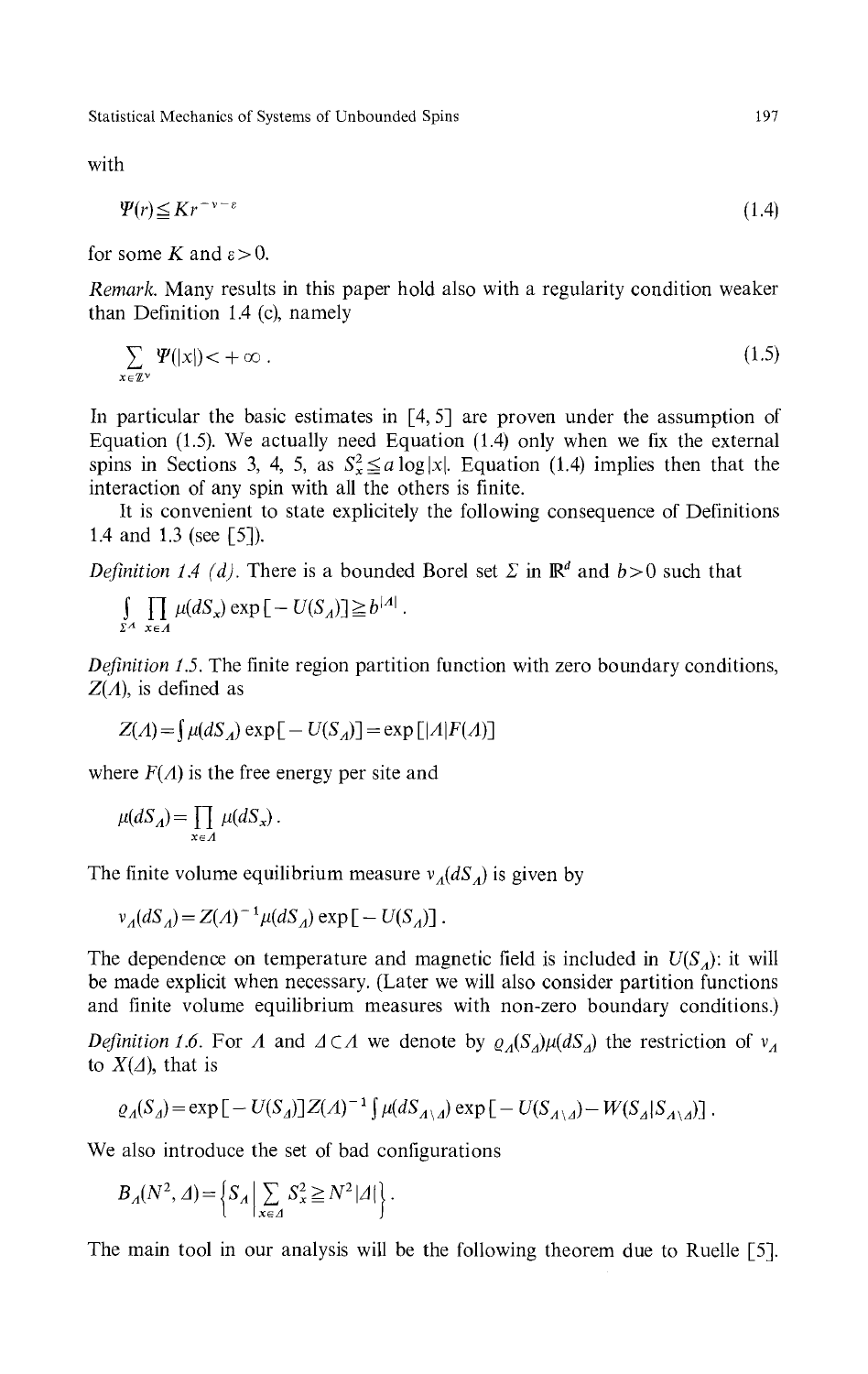**Theorem 1.1.** Let the conditions Definitions 1.3, 1.4( $a^1$ ), (b), (c) be satisfied. Then *there are*  $\gamma$ *,*  $\delta$ *,*  $\bar{\gamma}$ *,*  $\bar{\delta}$  *such that for every*  $\Delta \subseteq \Lambda$ 

$$
\varrho_A(S_A) \le \exp\left[-\sum_{x \in A} \left(\overline{\gamma} S_x^2 - \overline{\delta}\right)\right], \overline{\gamma} > 0,
$$
\n(1.6)

$$
\nu_A[B_A(N^2|A)] \le \exp\left[-(\gamma N^2 - \delta)|A|\right], \gamma > 0. \tag{1.7}
$$

*Proof.* Equation (1.6) is proven in [5]. Equation (1.7) is easily obtained from Equation (1.6) with  $\gamma < \bar{\gamma}$  and

$$
e^{\delta} = e^{\overline{\delta}} \int \mu(dS) \exp \left[ (\gamma - \overline{\gamma}) S^2 \right],
$$

where the integral is finite because of Definition 1.3.

## **2. Thermodynamic Limit of the Free Energy with Zero Boundary Conditions**

Using the estimates given in Theorem 1.1 we essentially reduce the problem to a "bounded spin" lattice system; the strategy of the proof is then the usual one [3,4]. We first prove that the free energy is uniformly bounded. Then by compactness there exists an increasing sequence of cubes  $\Gamma_n \rightarrow \mathbb{Z}^n$  for which the free energy *F(Γ<sup>n</sup> )* has a limit, *F.* We then consider a general sequence of domains  $\Lambda_n \to \mathbb{Z}^{\nu}$ , in the Van Hove sense (see Def. 2.3). For *n* sufficiently large we will be able to decompose (almost completely) *Λ<sup>n</sup>* in cubes *Γ<sup>m</sup>* and find upper and lower bounds for the interactions between the spins in different cubes. At this point use of Theorem 1.1 is crucial since the interactions are not uniformly bounded: what we actually prove is that they can be bounded in a set of configurations of sufficiently large measure. As a result we obtain that the free energy *F(Λ<sup>n</sup> )* differs from *F(ΓJ* by a quantity for which we have explicit bounds. As *n* increases *Γ<sup>m</sup>* can be made larger and the error smaller, so that in the thermodynamic limit  $F(A_n) \rightarrow F$ 

We carry out the above program through a series of partial results stated as lemmas, some of whose proofs will be given in an appendix.

The first point is to obtain a uniform bound on the free energy of a finite region *Λ.* The upper bound is a direct consequence of the superstability assumption (Def. 1.4b) and of the finiteness of the measure  $\mu$ , Equation (1.1). The lower bound is obtained by restricting the spins in each site to belong to the bounded set *Σ* (see Def. 1.4). We therefore obtain the following lemma.

**Lemma 2.1.** *Let the assumption of Section 1 hold, then there exists a λ such that for every A,*  $|F(A)| \leq \lambda$ .

It now follows by compactness that

**Corollary 2.2.** There is an increasing sequence of cubes  $Γ_m → ℤ$ <sup>ν</sup> such that

 $\lim_{m\to\infty} F(\Gamma_m)=F$ .

Our next step will be to consider general domains *Λ* and to fill them up almost completely with some cube *Γ<sup>m</sup>* of the sequence used in Corollary 2.2. For this purpose we restrict the sequences of domains *{Λ<sup>n</sup> }* as follows [3].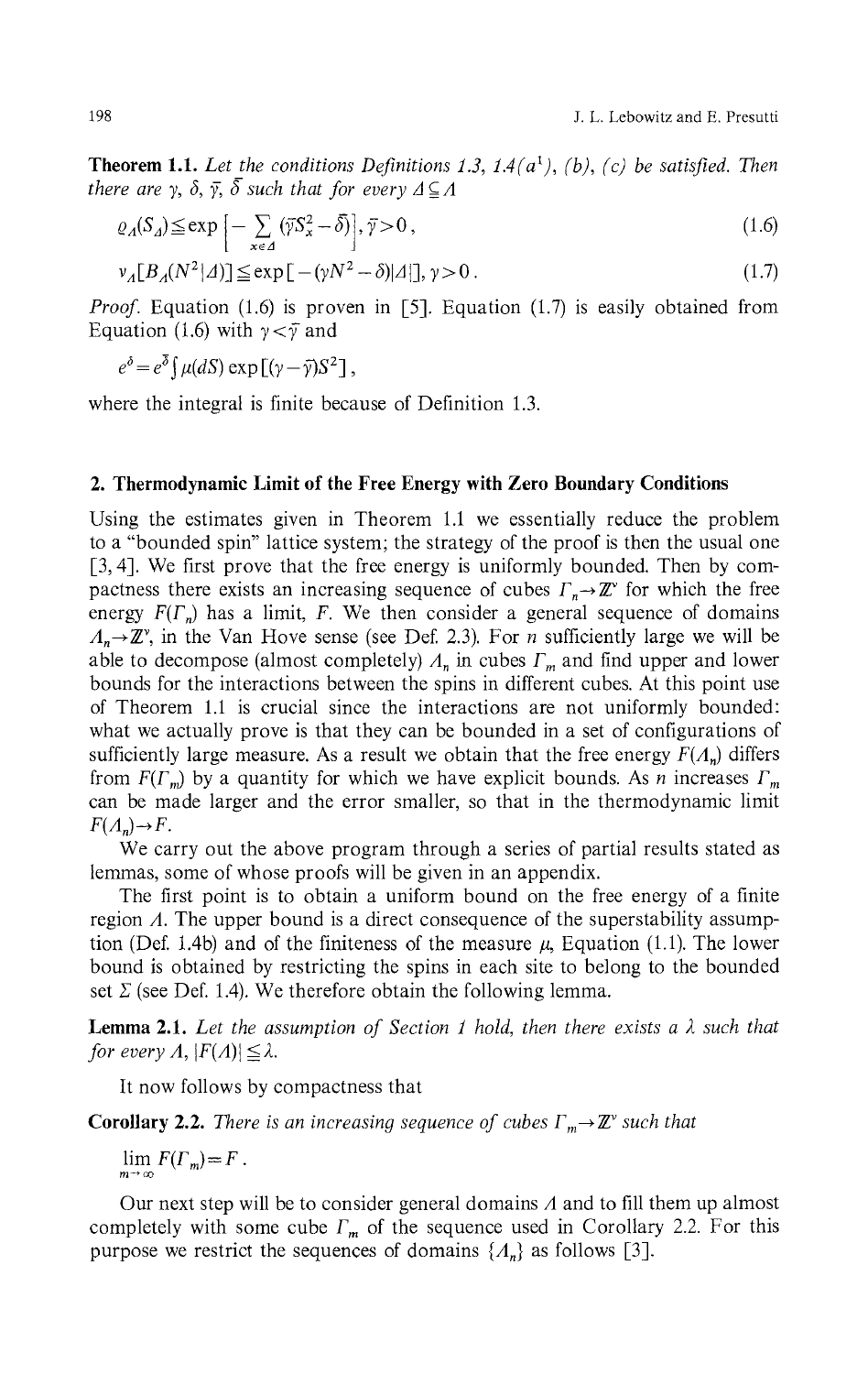*Definition 2.3.* We say that  $\{A_n\}$  tends to  $\mathbb{Z}^{\nu}$  in the sense of Van Hove if: a)  $A_{n+1} \supseteq A_n$ , b)  $A_n \supseteq A \forall A$  and some *n*, c) given any parallelepiped  $\Gamma$  and the partition  $\Pi(\Gamma)$  of  $\mathbb{Z}^n$  generated by translation of  $\Gamma$ 

$$
\lim N_F^-(A_n) = \infty \qquad \lim N_F^-(A_n)/N_F^+(A_n) = 1
$$

where  $N_f^-(\Lambda_n)$  is the number of sets of  $\Pi(\Gamma)$  contained in  $\Lambda_n$ ,  $N_f^+(\Lambda_n)$  the number of sets with non-void intersection with *Λ<sup>n</sup> .*

The main point in the whole procedure is to control the interaction between two disjoint regions, *A<sup>ί</sup>* and *A29* contained in some region *Λ.* We proceed as in the proof of Lemma 3.1 of [4]. Assumption Definition 1.4c gives the following bound

$$
W(S_{A_1}|S_{A_2}) \leq \frac{1}{2} \sum_{x \in A_1} \sum_{y \in A_2} \Psi(|x-y|)(S_x^2 + S_y^2)
$$
  
=  $\frac{1}{2} \sum_{x \in A_1} S_x^2 \Big( \sum_{y \in A_2} \Psi(|x-y|) \Big) + \frac{1}{2} \sum_{y \in A_2} S_y^2 \Big( \sum_{x \in A_1} \Psi(|x-y|) \Big)$ . (2.1)

We observe that the first sum in the r.h.s. of Equation (2.1) depends only on the sum of the  $S_x^2$  for x varying in the equipotential surfaces of the potential  $\sum \Psi(|x-y|)$ . This enables us to bound W on a set of configurations which have *yeA<sup>2</sup>* a non-vanishing equilibrium measure. Let  $V_i(A_1, A_2)$ ,  $i = 1, 2, \ldots$ , be the values taken by the function  $\sum \Psi(|x-y|)$  when x is in  $\Lambda_1$ , ordered in decreasing order.

Let *yεΔ<sup>2</sup>*

$$
g_i^A(\Lambda_1, \Lambda_2) = \left\{ S_A \Big| \sum_{x \in \bar{v}_i(\Lambda_1, \Lambda_2)} S_x^2 \le N^2 |\bar{v}_i(\Lambda_1, \Lambda_2)| \right\}
$$
(2.2)

where

$$
\overline{v}_i(\Lambda_1, \Lambda_2) = \left\{ x \in \Lambda_1 \Big| \sum_{y \in \Lambda_2} \Psi(|x - y|) \ge V_i(\Lambda_1, \Lambda_2) \right\}
$$

and let

$$
g^A(A_1, A_2) = \bigcap_{i=1}^{\infty} g_i^A(A_1, A_2).
$$
 (2.3)

A direct consequence of the definition of *g* and of Equation (2.1) is the following

**Lemma 2.4.** Let  $A_1$  and  $A_2$  be contained in  $A$  and be disjoint. Let the interaction *satisfy D.1.4c, then with the notation of Equations (2.2) and (2.3)* 

$$
|W(S_{A_1}|S_{A_2})| \le N^2 \sum_{x \in A_1} \sum_{y \in A_2} \Psi(|x - y|)
$$
 (2.4)

for  $S_A \in g^A(\Lambda_1, \Lambda_2) \cap g^A(\Lambda_2, \Lambda_1)$ .

Lemma 2.4 allows us to bound the interactions in regions of the configuration space whose equilibrium measure can be easily controlled by the superstability estimates given in Theorem 1.1. In the Appendix we prove

**Lemma 2.5.** Let  $A_1 \cap A_2 = \emptyset$  and  $A_1 \subset A$ . Let the assumptions Definition 1.4 hold *then there is N independent of A,*  $A_1$ ,  $A_2$  *such that* 

$$
\nu_A(g^c) = Z^{-1}(A) \int_{g^c} \mu(dS_A) \exp(-U(S_A)) \leq \frac{1}{4}
$$
 (2.5)

*where*  $g^c$  = *complement* of  $g^A$  $(A_1, A_2)$ .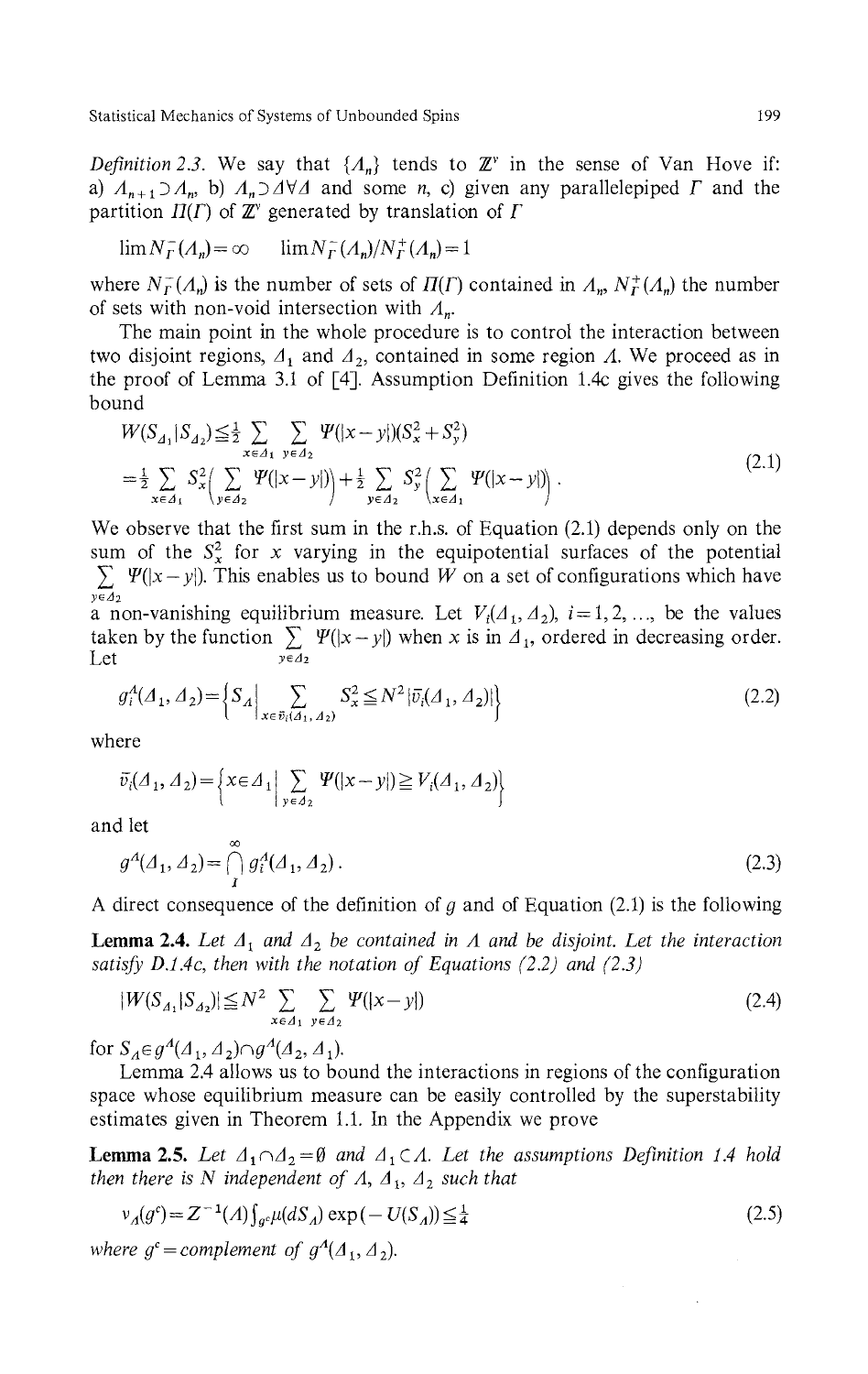From now on *N* will be considered fixed as in Lemma 2.5. By Lemma 2.4 and 2.5 we can obtain estimates on the additivity of the free energy. We prove in the Appendix the following

**Lemma 2.6.** *Let the assumptions of Section 1 hold and let*

$$
A = \bigcup_{i=1}^{n} A_i, A_i \cap A_j = \emptyset \quad \text{for} \quad i \neq j.
$$

*Then*

$$
\prod_{i}^{n} \left[ \frac{1}{2} Z(\Lambda_i) \exp \left( -N^2/2 \sum_{x \in \Lambda_i} \sum_{y \notin \Lambda_i} \Psi(|x-y|) \right) \right] \leq Z(\Lambda) \leq \prod_{i}^{n} \left[ 2Z(\Lambda_i) \exp \left( N^2/2 \sum_{x \in \Lambda_i} \sum_{y \notin \Lambda_i} \Psi(|x-y|) \right) \right].
$$

It is now straightforward to prove the following theorem

**Theorem 2.7.** Let the assumptions of Section 1 hold and let  $\Lambda_n \rightarrow \mathbb{Z}^{\vee}$  as in Definition *2.3; then the thermodynamic limit for the free energy exists and is independent of the sequence A<sup>n</sup> .*

*Proof.* Let *F* be defined as in Lemma 2.2 then we will prove that

 $\limsup F(A_n) \leq F \leq \liminf F(A_n)$ .

We only give the proof for the lower bound, the upper one can be proven analogously.

Let  $\varepsilon > 0$ , we then fix  $n_0$  so that

(i) 
$$
|{\Gamma}_{n_0}|^{-1} \ln Z({\Gamma}_{n_0}) - F < \varepsilon/4
$$
,  $|{\Gamma}_{n_0}|^{-1} \ln 2 < \varepsilon/4$ ,  
\n(ii)  $|{\Gamma}_{n_0}|^{-1} N^2/2 \sum_{x \in {\Gamma}_{n_0}} \sum_{y \notin {\Gamma}_{n_0}} \Psi(|x-y|) < \varepsilon/4$ 

we then fix  $m_0$  so large that for  $n \ge m_0$  condition (iii) on  $\Lambda_n$ , which will be stated later, holds.

For  $n \geq m_0$  we decompose  $\Lambda_n$  into cubes of the decomposition  $\Pi(\Gamma_{n_0})$ , see Definition 2.3, which are contained in  $\Lambda_m$ , their number is  $N_{\Gamma_{n_0}}(A_n)$  and the individual remaining points in  $\Lambda_n$ , their number is  $|\Lambda_n| - N_{\Gamma_{n_0}}^-(\Lambda_n)|\Gamma_{n_0}|$ . We then use for this decomposition of  $\Lambda_n$  the upper bound of Lemma 2.6 and we have

$$
\log Z(A_n)/|A_n| \leq N_{\Gamma_{n_0}}^{-}/|A_n| \left[ \log \left\{ 2Z(\Gamma_{n_0}) \cdot \exp \left( N^2/2 \sum_{x \in \Gamma_{n_0}} \sum_{y \notin \Gamma_{n_0}} Y \right) \right\} \right] + |A_n|^{-1} (|A_n| - N_{\Gamma_{n_0}}^{-}(A_n) | \Gamma_{n_0}|) \log \left\{ 2Z(\{0\}) \right\} \n\exp \left[ N^2/2 \sum_{y \neq 0} \Psi(|y|) \right] \} \n\leq N_{\Gamma_{n_0}}^{-}(A_n) [N_{\Gamma_{n_0}}^{-}(A_n) | \Gamma_{n_0}|]^{-1} \log (2Z(\Gamma_{n_0})) \n+ (|\Gamma_{n_0}|)^{-1} N^2/2 \sum_{x \in \Gamma_{n_0}} \sum_{y \notin \Gamma_{n_0}} \Psi(|x-y|) \n+ \left( 1 - \frac{N}{N^+} \right) \log \left\{ 2Z(\{0\}) \left[ \exp \left[ N^2/2 \sum_{y \neq 0} \Psi(|y|) \right] \right\} .
$$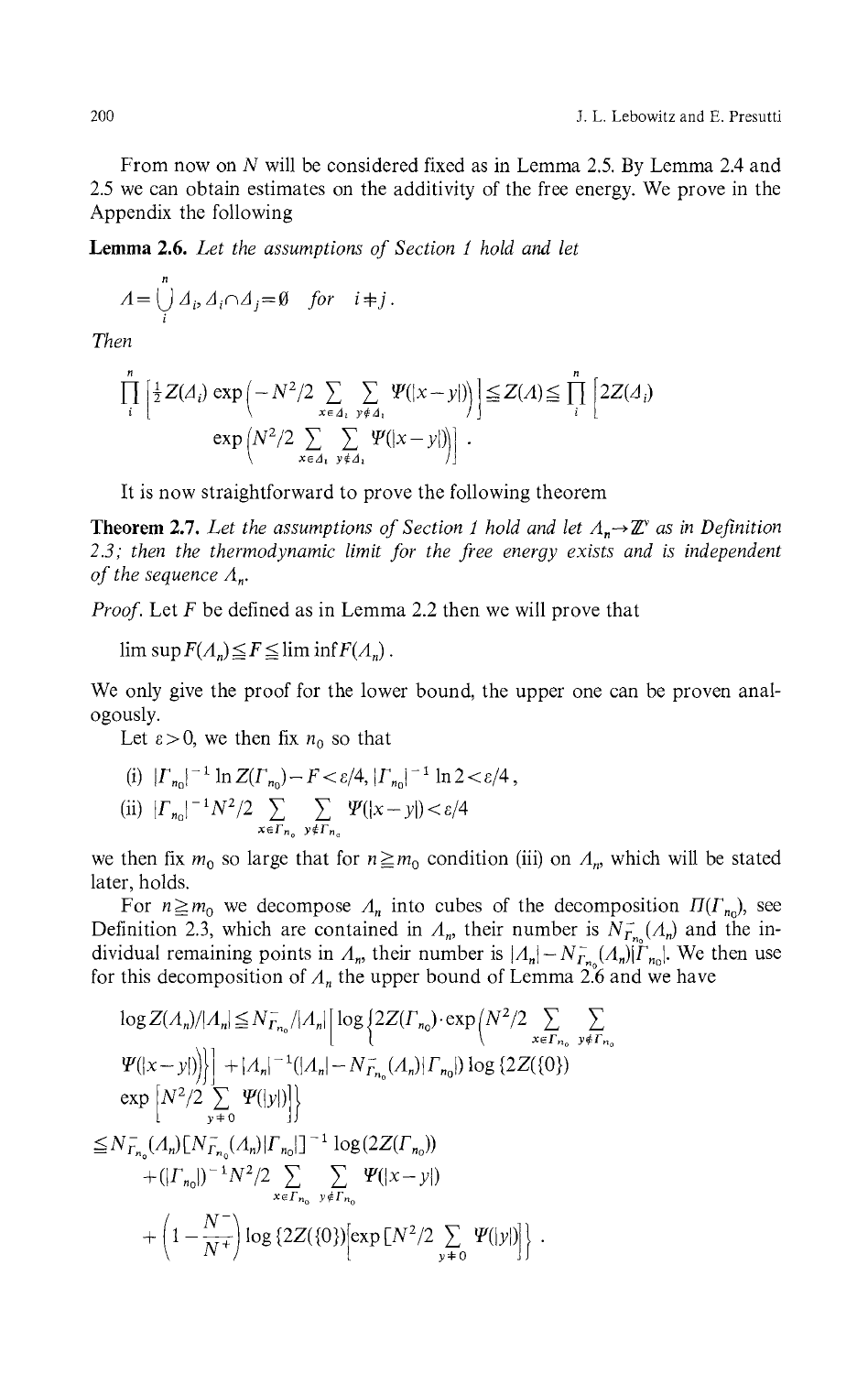Therefore the theorem is proven if  $m_0$  is so chosen that for  $n > m_0$ 

(iii) 
$$
\frac{N_{\Gamma_{n_0}}(A_n)}{N_{\Gamma_{n_0}}^+(A_n)} \ge 1 - \varepsilon \left[ \log \left\{ 2Z(\{0\}) \exp \left( N^2 / 2 \sum_{y=0} \Psi(|y|) \right) \right\} \right]^{-1}
$$

This is possible because of Definition 2.3 and since by assumption Definition 1.4(c) and (d) the denominator in the *rhs* of (iii) is bounded.

## **3. Non-Zero Boundary Conditions : Free Energy**

We first establish the notation used for the free energy and Gibbs measure with non-zero boundary conditions (b.c.). We then prove that the thermodynamic limit of the free energy exists and is the same for "all" b.c. In the next section we discuss the thermodynamic limit of the Gibbs measures.

We will consider pure b.c., general b.c., and periodic b.c.

*Definition 3.1.* Pure b.c.: For 
$$
a > 0
$$
 let

$$
X(a) = \{ \underline{S} \mid S_x^2 \le a \log|x|, |x| \ge 1 \}.
$$
\n
$$
(3.1)
$$

For  $\hat{\mathfrak{L}} \in X(a)$  we define the partition function, free energy and Gibbs measure as

$$
Z(A|\hat{S}) = \int \mu(dS_A) \exp\left[-U(S_A) - W(S_A|\hat{S}_{A^c})\right]
$$
\n(3.2)

$$
F(A|\hat{\underline{S}}) = |A|^{-1} \log Z(A|\hat{\underline{S}})
$$
\n
$$
(3.3)
$$

$$
\nu_A(dS_A|\hat{S}) = Z(A|\hat{S})^{-1}\mu(dS_A) \exp[-U(S_A) - W(S_A|\hat{S}_A)] = \varrho(S_A|\hat{S})\mu(dS_A). \quad (3.4)
$$

For  $\Delta \subset \Lambda$  let

$$
v_A(dS_A|\hat{\mathbf{S}}) \text{ be the projection of } v_A(dS_A|\hat{\mathbf{S}}) \text{ on } X(\Lambda), \tag{3.5}
$$

$$
\begin{aligned} \n\mathcal{L}_{A}(dS_{A}|\hat{\Sigma}) & \text{be the projection of } v_{A}(dS_{A}|\hat{\Sigma}) \text{ on } X(\Delta), \\ \n\mathcal{L}_{A}(dS_{A}|\hat{\Sigma}) &= \varrho_{A}(S_{A}|\hat{\Sigma})\mu(dS_{A}) = \mu(dS_{A})\int \mu(dS_{A\setminus A})\varrho(S_{A}|\hat{\Sigma}) \,. \n\end{aligned} \tag{3.6}
$$

*Remark.* The choice of *X(a)* in Definition 3.1 is quite arbitrary. The criterion was to include sufficiently many configurations in the allowed external conditions. We assumed Equation (3.1) to hold because when a is sufficiently large any spin configuration is asymptotically in  $X(a)$  with probability one for the (physically relevant) infinite equilibrium measures  $v$ , see Section 4: namely for sufficiently large *a* the set

$$
\bar{X}(a) = \{ \underline{S} | \exists \Lambda(\underline{S}) : S_x^2 \le a \log|x| \text{ for } x \notin \Lambda(\underline{S}) \},\tag{3.7}
$$

has

$$
v[\bar{X}(a)] = 1. \tag{3.8}
$$

To introduce general b.c. we first give the definition of regular measures on *X.*

*Definition 3.2.* A regular measure *λ* is a Borel probability measure on *X* whose projection  $\lambda(dS_A)$  on any  $X(A)$  satisfies (1.6), i.e.  $\exists$ 

$$
g(S_A|\lambda) \le \exp\left[-\sum_{x \in A} (\overline{\gamma}S_x^2 - \overline{\delta})\right], \,\,\overline{\gamma} > 0\tag{3.9}
$$

such that

$$
\lambda(dS_A) = \mu(dS_A)g(S_A|\lambda). \tag{3.10}
$$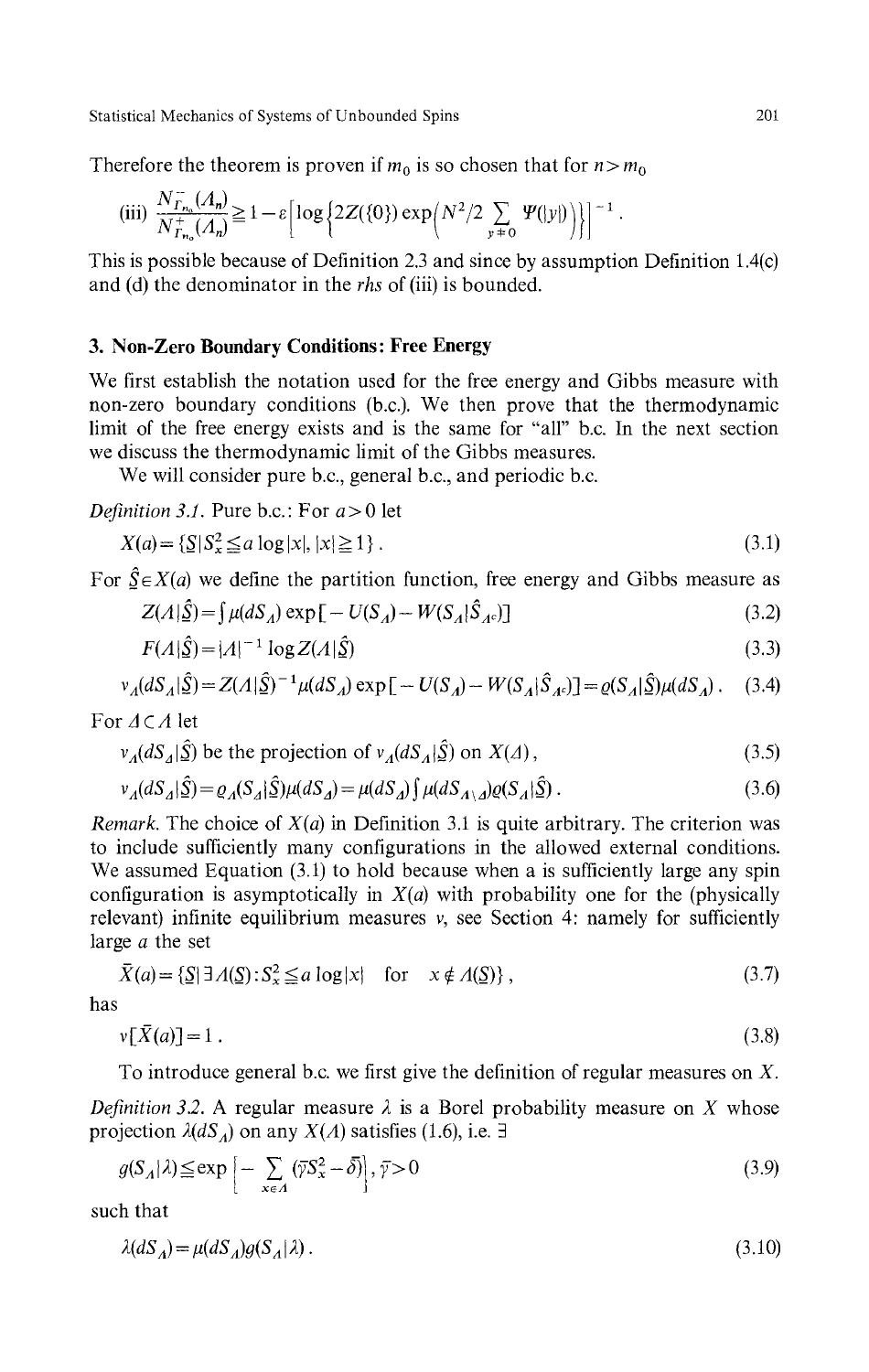As in Theorem 1.1 we can deduce from Equation (3.9) that there are  $\gamma > 0$ ,  $\delta$  such that for every *Δ*

 $\lambda [B(N^2|\Delta)] \leq \exp[-|\Delta|(\nu N^2-\delta)].$ 

The following property holds for regular measures:

**Lemma 3.1.** *Let λ be regular with coefficients γ and δ. Then there is an a sufficiently large so that*  $\lambda \lceil \bar{X}(a) \rceil = 1$ .

*Proof* (c.f. [9]). We have for every *Λ*

$$
\mathrm{compl}\,\bar{X}(a) \subset \bigcup_{x \notin A} X_x(a)
$$

where

 $X_x(a) = \{ \mathbf{S} | S_x^2 > a \log|x| \}$ 

Hence

$$
\lambda \left[ \text{compl}\,\bar{X}(a) \right] \leq \lim_{A} \sum_{x \notin A} \lambda \left[ X_x(a) \right].
$$

If *A* is sufficiently large

$$
\lambda[X_x(a)] = \int \mu(dS_x)\varrho(S_x|\lambda)\chi(S_x^2 > a \log|x|)
$$
  
\n
$$
\leq \text{const} \exp(-\bar{\gamma}a \log|x|)
$$

and therefore the result is obtained if  $\bar{\gamma}a > v$ ; v the dimension of the space  $\mathbb{Z}^v$ . *Definition 3.3.* General boundary conditions: For a regular measure *λ* we define the free energy as

$$
F(A|\lambda) = \int \lambda(d\hat{S}) F(A|\hat{S}) \,. \tag{3.11}
$$

The Gibbs measure *v<sup>Λ</sup> (dS<sup>Λ</sup> \λ)* is defined via

$$
\int v_A(dS_A|\lambda)f(S_A) = \int \lambda(d\hat{\Sigma}) \int v_A(dS_A|\hat{\Sigma})f(S_A)
$$
\n(3.12)

where *v<sup>A</sup> (dS<sup>A</sup> \S)* is defined in Equation (3.4). We finally define for *A CΛ*

$$
v_A(dS_A|\lambda) \text{ as the projection on } X(\Lambda) \text{ of } v_A(dS_A|\lambda) \tag{3.13}
$$

$$
\nu_A(dS_A|\lambda) = \varrho_A(S_A|\lambda)\mu(dS_A) = \mu(dS_A)\int \mu(dS_{A\setminus A})\lambda(d\hat{S}_{A^c})\varrho(S_A|\hat{S})\,. \tag{3.14}
$$

*Remark.* In Definition 3.3 we defined the free energy as the  $\lambda$ -average of the free energies with pure b.c. We could have given a different definition by taking the  $\lambda$ -average of the pure b.c. partition functions and take the logarithm to define the free energy. By our choice the thermodynamic potentials are  $\lambda$ -average of the pure b.c. ones. This makes them generating functionals for the correlation functions with *λ* b.c.

*Definition 3.4.* Periodic B.C. Let  $\Gamma$  be a parallelepiped in  $\mathbb{Z}^{\nu}$ , then periodic b.c. amount to considering a new energy defined as

$$
U(Sr) \to U(Sr) + W(Sr|Src) \equiv Up(Sr)
$$
\n(3.15)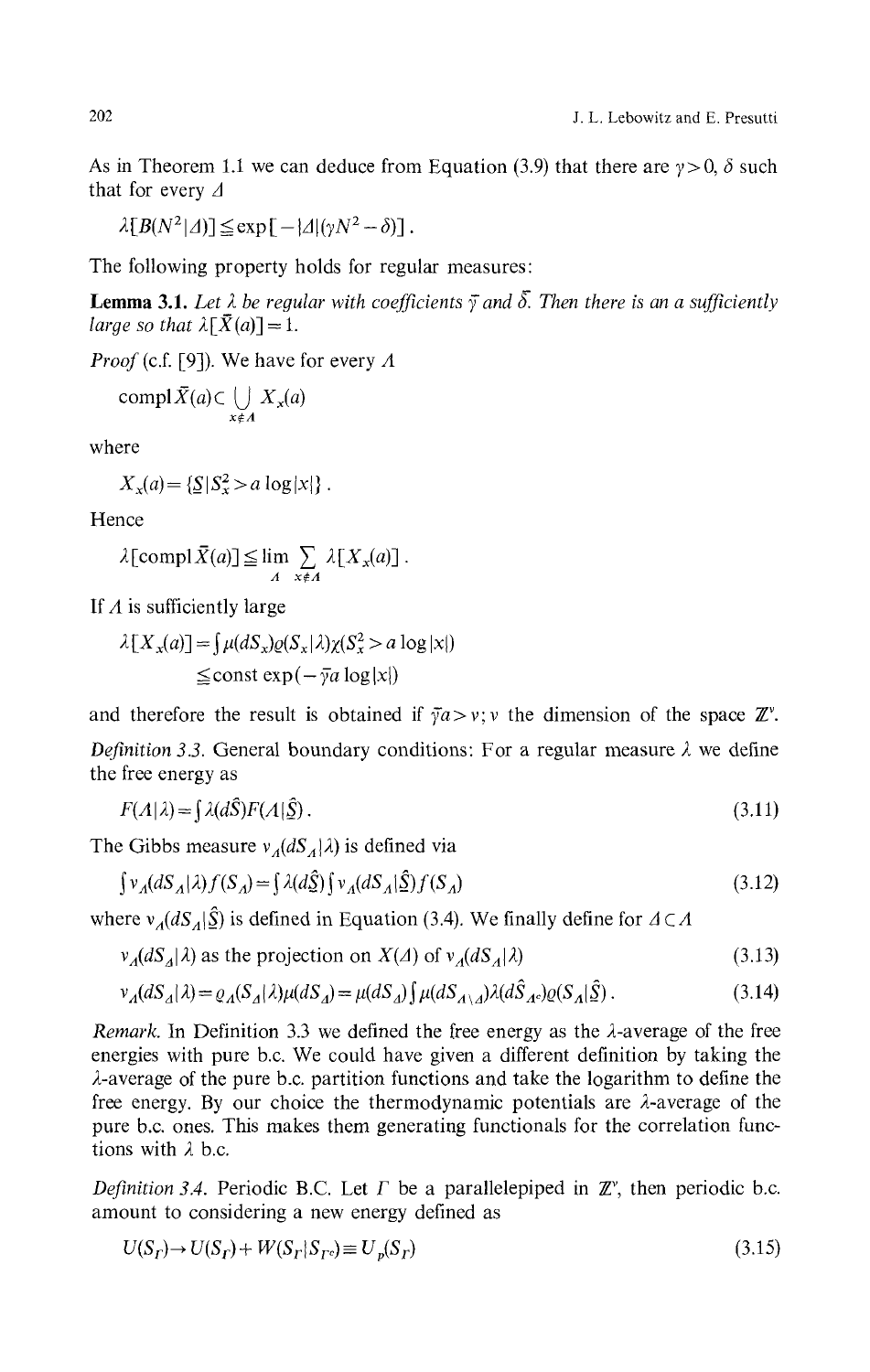where  $S_{\Gamma^c}$  is obtained by translations of  $S_{\Gamma}$  by  $\Gamma$  all over the lattice  $\mathbb{Z}^{\gamma}$ . To treat periodic b.c. we strengthen the superstability condition Definition 1.4(b) by asking that

$$
A - \sum_{|x| > 0} \Psi(|x|) = A_p > 0 \tag{3.16}
$$

We define the partition function and the free energy as

$$
Z_p(\Gamma) = \int \mu(dS_\Gamma) \exp\left[-U_p(S_\Gamma)\right],\tag{3.17}
$$

$$
F_p(\Gamma) = |\Gamma|^{-1} \log Z_p(\Gamma). \tag{3.18}
$$

The Gibbs measure is naturally obtained from the zero b.c. by the substitution given in Equation (3.15).

In the Appendix we prove the following (see Note added in proof)

**Theorem 3.1.** Let the assumptions of Section 1 hold and let  $\Lambda_n \rightarrow \mathbb{Z}^r$  as in Definition *23. Then F(Λ<sup>n</sup> \S) and F(Λ\λ) have the thermo dynamic limit* F, *the same as for zero b.c.* in Theorem 2.7. If  $\Gamma_n$  is an increasing sequence of parallelepipeds then  $F_p(\Gamma_n)$ *also has F as its thermodynamίc limit.*

## **4. Equilibrium States**

In this section we study infinite volume equilibrium measures. We use compactness arguments to prove the existence of limits of finite volume Gibbs measures with zero and non-zero b.c. The main technical tool is again the superstability estimates of Theorem 1.1, and their "extensions" to the non-zero b.c. case, Theorem 4.1 and Corollary 4.2 below. In the remainder of the section we introduce a DLR equation, [10], whose solutions are all the limiting measures of the finite Gibbs measures.

First of all we observe that, because of the assumption (3.16), the periodic b.c. can be treated as the zero one, just as in Section 3 for the free energy. For the sake of brevity we therefore do not mention it explicitely.

As we said before the main point is to extend the estimates of Theorem 1.1 to non zero b.c. In the pure b.c. case the external spins can be very large and can "drive" the spins of sites close to the boundaries to large values also. The idea therefore will be to look well inside the region, and then arguments similar to those of [4, 5] can be reproduced.

In the Appendix we prove the following

**Theorem 4.1.** *Let the hypotheses of Section 1 hold. Then there exists* y>0 *and δ such that the following holds: For every*  $\Delta$  *there is*  $\Lambda(\Delta)$  *such that for*  $\hat{S} \in X(a)$ 

$$
\varrho_A(S_A|\hat{S}) \le \exp\left[-\sum_{x \in A} (\gamma S_x^2 - \delta)\right] \quad \text{for} \quad A \supseteq A(\Delta)
$$

*where Q<sup>Λ</sup> is defined in Equation (3.6).*

The extension of Theorem 1.1 to general b.c. can be related to Theorem 4.1 as follows: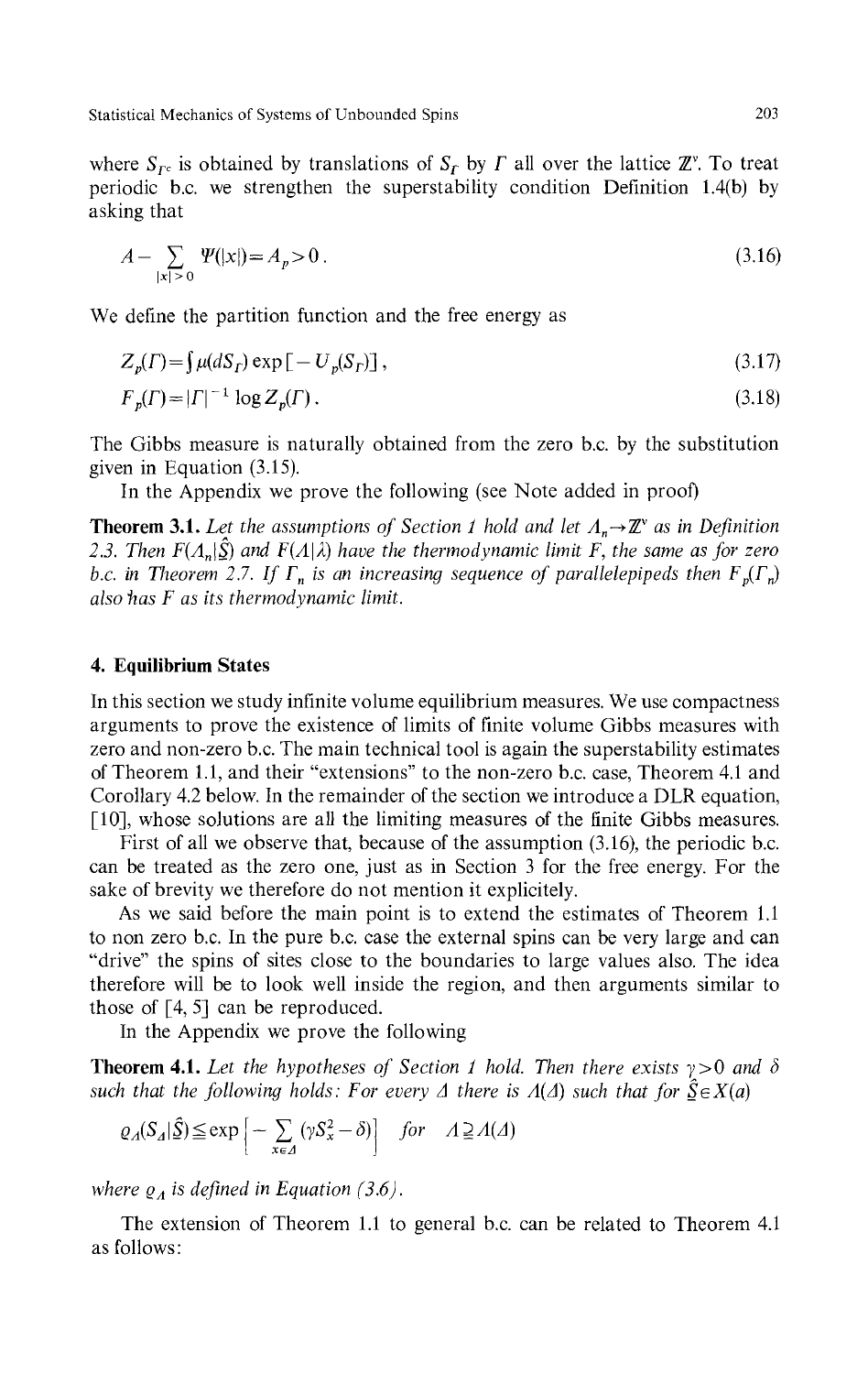**Corollary 4.2.** *Let the assumptions of Section 1 hold, then there are* y>0 *and δ such that the following hold : For every* ε > 0 *and A there is Λ(ε, Δ) and a decomposition of Q<sup>Λ</sup> (S<sup>Δ</sup> \λ), see Equation (3.14),*

$$
\varrho_A(S_A|\lambda) = \varrho'_A(S_A|\lambda) + \varrho''_A(S_A|\lambda), \,\Lambda \supset \Lambda(\varepsilon, \Delta)
$$

*such that*

$$
0 \leq \varrho_A'(S_A|\lambda) \leq \exp\left[-\sum_{x \in \Delta} (\gamma S_x^2 - \delta)\right], \Lambda \supseteq A(\varepsilon, \Delta),
$$
  

$$
0 \leq \varrho_A''(S_A|\lambda), \int \mu(dS_A)\varrho_A''(S_A|\lambda) < \varepsilon, \Lambda \supseteq A(\varepsilon, \Delta).
$$

*Proof.* Since  $\lambda$  is regular there is an a such that  $\lambda \lceil \bar{X}(a) \rceil = 1$  see Lemma 3.1. Then for *f(S)* cylindrical and bounded in *X(A)* define *v'<sup>Λ</sup>* by

$$
\int v'_A(dS_A)f(S_A) = \int \lambda(d\hat{S})\chi\{S_x^2 \le a \log|x| \text{ where } x \notin A\}
$$
  

$$
Z^{-1}(A|\hat{S}_{A^c})\int \mu(dS_A) \exp\{-U(S_A) - W(S_A|\hat{S}_{A^c})\}f(S_A).
$$

For this measure we have the estimates of Theorem 4.1. The proof is then completed by noting that for *A* sufficiently large

 $\left[\lambda(dS)\chi\left\{S_{x}^{2}\leq a\log|x|\right\}$  when  $x\notin\Lambda\right\}\geq1-\varepsilon$ .

We restrict our attention to the following class M of measures on *X.*

*Definition 4.1.* A measure  $v \in M$  is

- (i) v is a Borel probability measure on *X,*
- (ii) v is tempered  $\lceil 4 \rceil$ : it is carried by the union over N of the sets

$$
R_N = \left\{ \frac{S|\forall j \in \mathbb{Z}^+, \sum_{|x| \leq j} S_x^2 \leq N^2 (2j+1)^{\nu}}{\|x\| \leq j} \right\}.
$$

(iii)  $v(dS_A)$  is absolutely continuous w.r.t.  $\mu(dS_A)$  and its density is denoted by *S*<sub>*A*</sub><sup>|*V).* .</sup>

We will say that  $v_{\alpha} \in M$  converge to  $v \in M$  if for every Borel cylindrical set f,

 $\lim v_{\alpha}(f) = v(f).$  (4.1)

We have the following

**Theorem 4.3.** *Given any sequence Λ<sup>m</sup> increasing to Έ and the corresponding zero (pure, general) b.c. Gibbs measures, there is a subsequence*  $\Lambda_{m'}$  and a measure  $v \in M$ *such that*

 $\lim v_{A_m} = v$ 

*in the sense of Equation (4.1).*

*Proof.* To fix our ideas let us consider the measures  $v_{Λ_m}$  as general b.c. Gibbs measures w.r.t. a regular measure *λ* [the other cases can be treated analogously]. We fix *Λ* and consider the sequence of measures  $v_{A_m}(dS_A|\lambda)$  on  $X(A), A \subset A_m$ . As in Corollary 4.2

 $v_{A_m}(dS_A|\lambda) = v'_{A_m}(dS_A|\lambda) + v''_{A_m}(dS_A|\lambda)$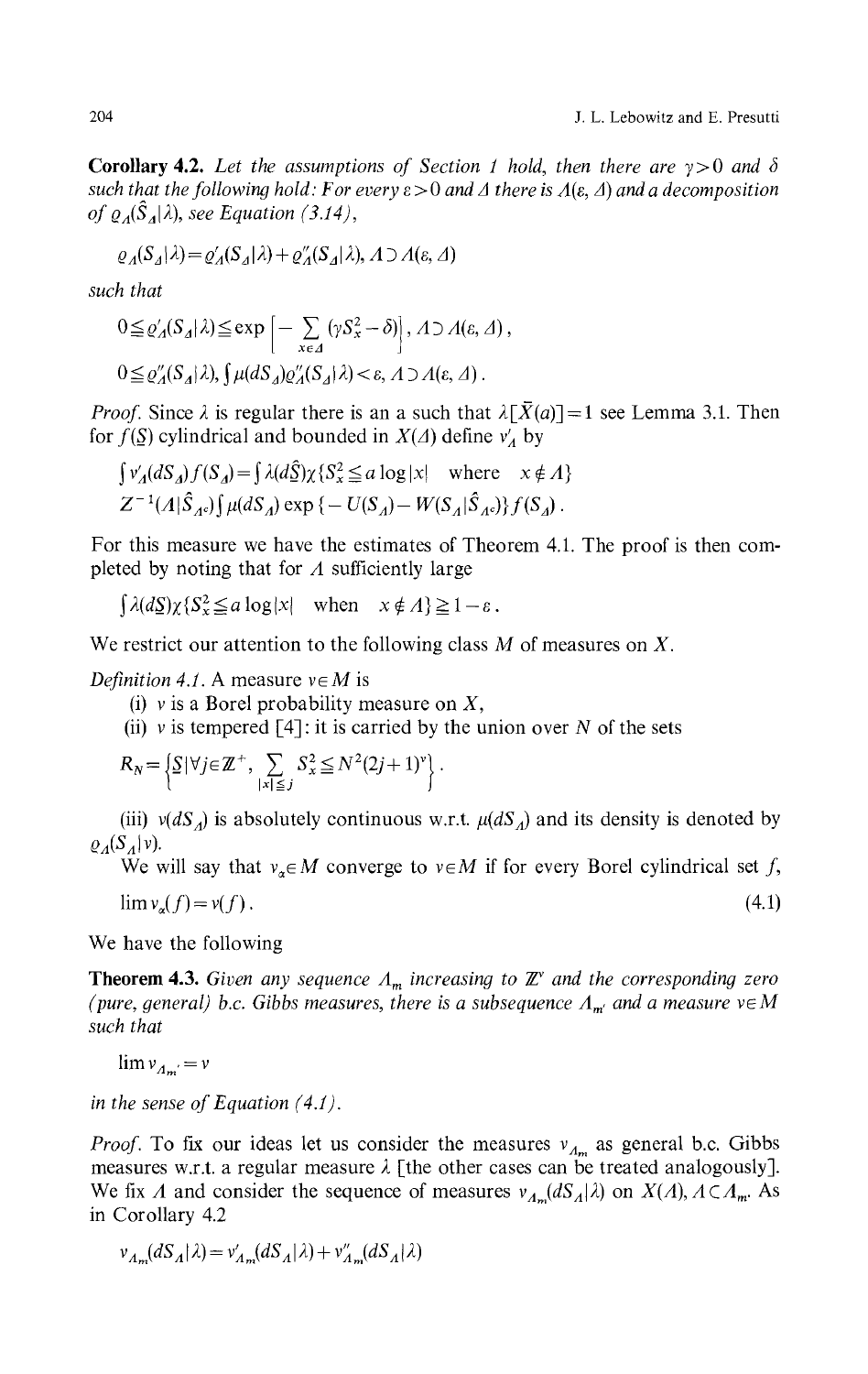and  $v''_{A_m}(dS_A|\lambda)$  approaches zero in the sense of Equation (4.1) for  $f = f(S_A)$  in *X(Λ).* Again by use of Corollary 4.2 and then by compactness arguments, a subsequence can be found for which  $v'_{A_m}(dS_A)$  and therefore  $v_{A_m}(dS_A)$  have a limit. By a diagonalization procedure and the Kolmogorov theorem we therefore prove that the subsequence *{Λm>}* and the measure v exist. Still by Theorem 4.2 it is finally proven that  $v$  is tempered and therefore in  $M$ ; the proof is then completed.

Theorem 4.3 tells us that the limits of finite volume Gibbs states exist. To characterize them we use equilibrium equations. For any *A* we introduce the operators *τ<sup>A</sup>* on the Borel cylindrical sets as

$$
(\tau_A f)(\underline{S}) = \int v_A (dS_A | \underline{S}) f(\underline{S}) . \tag{4.2}
$$

*Definition 4.2.* We say that a measure v satisfies the equilibrium equations if  $v \in M$  and for any Borel cylindrical set f

$$
v(\tau_A f) = v(f). \tag{4.3}
$$

The same arguments as used in [4] allow us to prove the following

**Theorem 4.4.** *Let the hypotheses of Section 1 hold. Then there are y, δ (the same* as in Theorem 1.1) such that if v satisfies the equilibrium equations and  $\varrho(S_A)\mu(dS_A)$ *is its relativization to X(Δ), then*

$$
\varrho(S_A) \le \exp\left\{-\sum_{x \in A} \left(\overline{\gamma} S_x^2 - \overline{\delta}\right)\right\}.
$$
\n(4.4)

As a consequence  $\nu$  is a finite volume Gibbs measure with general b.c. determined by a regular measure *λ* which is just v. Therefore v is the (trivial) limit of general b.c. Gibbs measures.

With the next theorem we prove a converse of the last statement in Theorem 4.4 and we show that there are solutions to the equilibrium equations which characterize the limiting Gibbs measures.

**Theorem 4.5.** *Let the hypotheses of Section 1 hold. Let v<sup>n</sup> be a sequence of Gibbs measures for the regions Λ<sub>n</sub>→ℤ'. Let v be the limiting measure, then v satisfies the equilibrium equations.*

The proof is given in the appendix.

#### **5. Uniqueness of Equilibrium States for Ferromagnetic Systems**

*Definition 5.1.* The one component spin system,  $S_x \in \mathbb{R}$ , will be called ferromagnetic  $[1, 11]$  if the energy has the form

$$
U(S_A) = -\sum_{x+y \in A} J(x, y) S_x S_y - \sum_{x \in A} \Psi(S_x) - \sum_{x \in A} h(x) S_x, \text{ with } J(x, y) \ge 0. \tag{5.1}
$$

A ferromagnetic system satisfies the FKG [1, 11] inequalities: Let  $v_A(f|\hat{S})$ be the expectation value of  $f(\underline{S})$  with respect to the Gibbs measure in A with b.c.  $\hat{S}$ ,

$$
\nu_A(f|\hat{\underline{S}}) = \int f(S_A, \hat{S}_A) \varrho(S_A|\hat{\underline{S}}) \mu(dS_A), \qquad (5.2)
$$

where  $\varrho(S_A|\mathbf{S})$  is defined in Equation (3.4).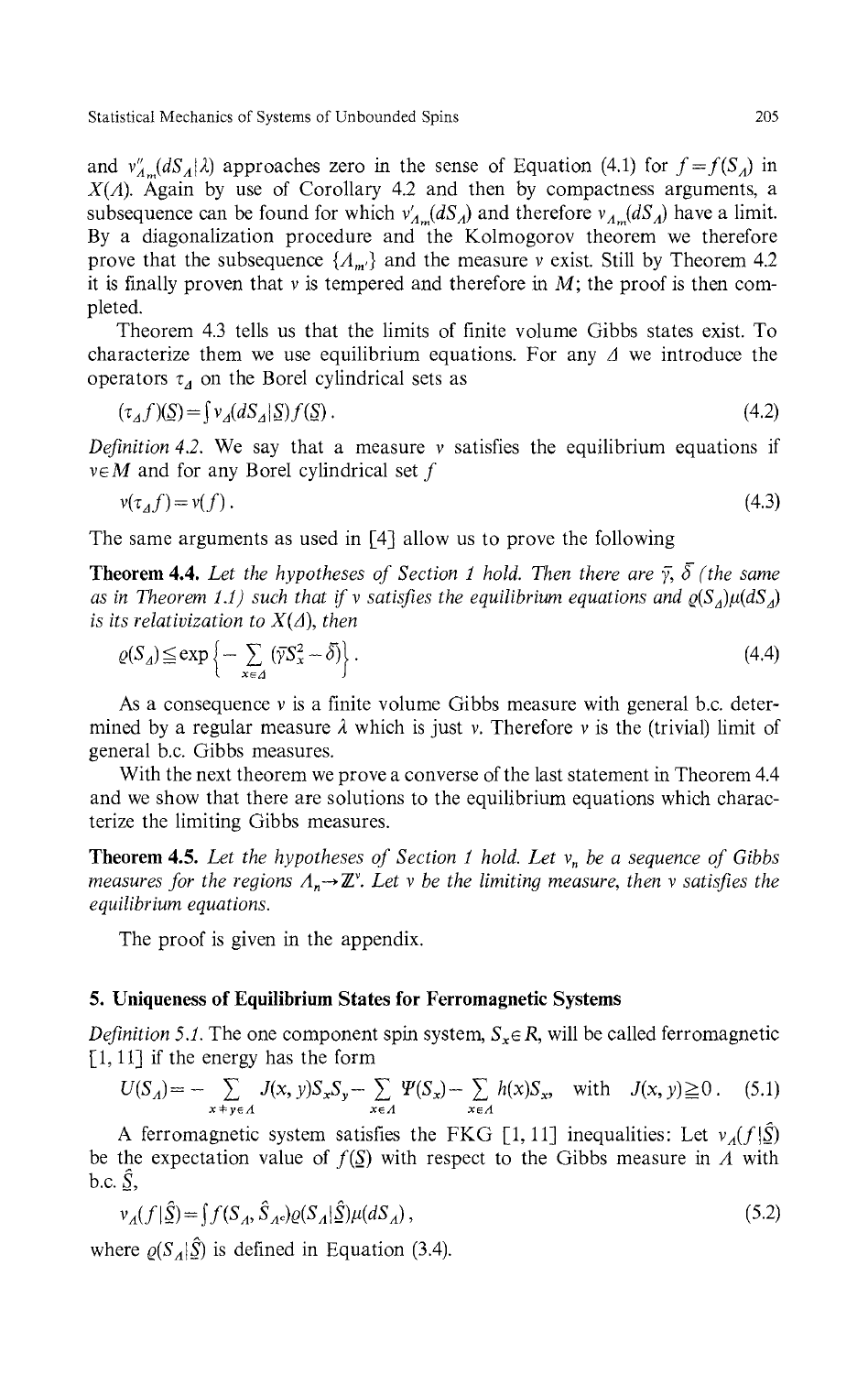Define a partial ordering on the configurations  $X$ ;  $S > S'$ , if and only if  $S_x \geq S'_x$ . We call *f* an increasing function if  $f(\underline{S}) \ge f(\underline{S}')$  whenever  $\underline{S} > \underline{S}'$ .

**Lemma** 5.2. (FKG). *Let f and g be increasing functions then, for a ferromagnetic system,*

$$
\nu_A(fg|\underline{S}) \ge \nu_A(f|\underline{S})\nu_A(g|\underline{S})\,. \tag{5.3}
$$

*The inequality clearly remains valid in the limit*  $\Lambda \rightarrow \infty$ .

It follows directly from the FKG inequalities that

**Corollary 5.3.** *If f*( $\mathcal{S}$ ) is an increasing function then so is  $v_A(f|\mathcal{S})$ , considered as a *function on S*<sub>*Λc</sub>*.</sub>

*Proof.* There are two ways in which  $v_A(f|\S)$  can depend on  $S_A$ : a) an explicit dependence of f on  $S_{A^c}$  and b) through  $\varrho(S_A|\Sigma)$  in (5.2). Since  $f(\Sigma)$  is increasing the explicit dependence a) certainly satisfies the corollary. To treat b) we differentiate *v*<sub>*Λ</sub>*(*f* |<u>S</u>) with respect to *S<sub>y</sub>, y e A*<sup>c</sup>, ignoring any dependence of *f* on *S<sub><i>ΛC</sub>*. Using (5.2)</sub></sub> we find,

$$
\frac{\partial}{\partial S_y} v_A(f|\mathbf{\underline{S}}) = \sum_{x \in A} J(x, y) \left[ v_A(fS_x|\mathbf{\underline{S}}) - v_A(f|\mathbf{\underline{S}}) v_A(S_x|\mathbf{\underline{S}}) \right] \ge 0,
$$

since  $S_x$  is an increasing function and  $J(x, y) \ge 0$ .

It follows from Corollary 5.3 that for an increasing function  $f$ 

$$
\nu_A(f | \mathfrak{L}^{(1)}) \leq \nu_A(f | \mathfrak{L}^{(2)}) \leq \nu_A(f | \mathfrak{L}^{(3)})
$$
\n(5.4)

where  $S_{\Lambda}^{(i)}$ ,  $i = 1, 2, 3$ , are configurations of spins in  $\Lambda^c$  such  $S_x^{(1)} \leq S_x^{(2)} \leq S_x^{(3)}$ ,  $x \in \Lambda^c$ . Let us now introduce the following increasing functions:

$$
\sigma_x = \sigma_x(S_x) = \begin{cases} S_x/\lambda, & |S_x| \le \lambda \\ \text{sgn } S_x, & |S_x| \ge \lambda, \end{cases} \quad \lambda \ge 1,
$$
\n
$$
\rho_x = \frac{1}{2}(1 + \sigma_x),
$$
\n
$$
R_A = \prod_{i=1}^n \rho_{x_i}, \Sigma_A = \sum_{i=1}^n S_{x_i}, \rho_A = \Sigma_A - R_A,\tag{5.5b}
$$

where  $x_i \in \Lambda$ ; not necessarily distinct (note that  $0 \le R_\Lambda \le 1$ ).

It then follows from  $(5.4)$ , cf.  $\lceil 6 \rceil$ , that

$$
0 \leq v_A(R|\mathbf{S}^+) - v_A(R|\mathbf{S}^-) \leq \sum_{i=1}^n \left[ v_A(S_{x_i}|\mathbf{S}^+) - v_A(S_{x_i}|\mathbf{S}^-)\right], x_i \in \Delta \subset \Lambda,
$$
 (5.6)

whenever  $S_{\nu}^{+} \geq S_{\nu}^{-}$ ,  $y \in A^{c}$  and we have dropped the subscript  $\Delta$  from  $R$  since  $\Delta$ will be kept fixed from now on.

It is seen from (5.4) and (5.5) that iff  $v_A(S_x | \underline{S}^+) - v_A(S_x | \underline{S}^-) \rightarrow 0$  as  $A \rightarrow \infty$ ,  $x \in Z^v$ , then  $\lim_{A \to \infty} v_A(R|\mathcal{S})$  is independent of the b.c.  $\hat{S}_{Ac}$  whenever  $S_{Ac}^- < S_{Ac} < S_{Ac}^+$  for sufficiently large *Λ*. Since the functions *R* form a total set (by letting  $λ→∞$ ) for all cylinder functions  $f(S_A)$  and  $\Delta$  is arbitrary the same will be true for the infinite volume limit of  $v_A(f|S)$ . This was the method used in [6] to prove the uniqueness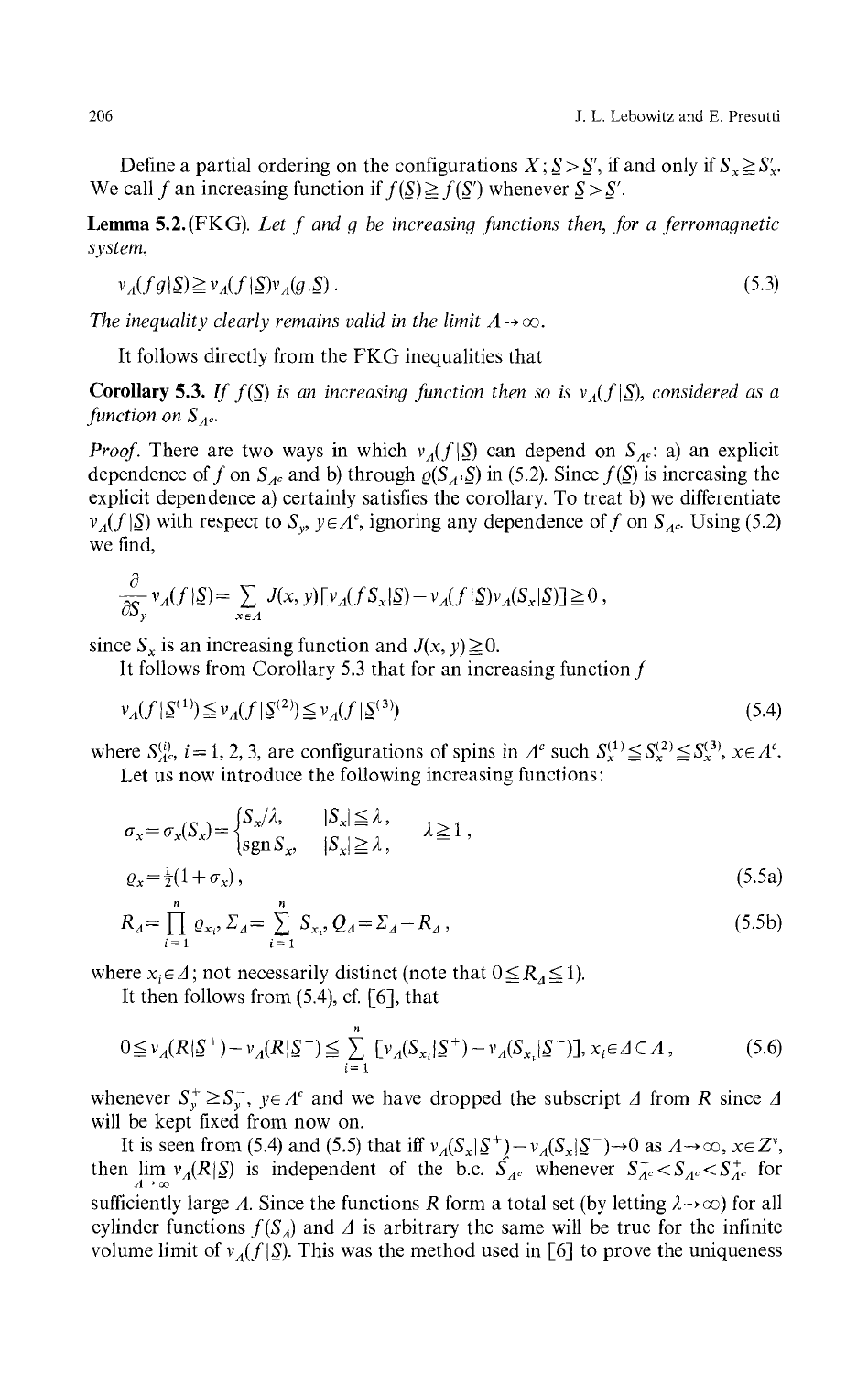of the equilibrium state for a spin one Ising ferromagnet  $(S_x = \pm 1)$ , in a uniform magnetic field h and  $J(x, y) = J(x - y)$  whenever the free energy density  $F(h)$  is differentiable. Their proof consisted of showing that the differentiability of *F(h)* implies  $v_+(S_x) = v_-(S_x)$  where  $v_{\pm}$  are the equilibrium states obtained with  $\pm$  b.c.,  ${S_{A^c}^{\pm}$ ;  $S_y^+ = -S_y^- = 1$ ,  $y \in A^c$ . The analysis of [6] carries over unchanged to the case of compact spins,  $\mu(dS) = 0$  for  $|S| > 1$ .

In the unbounded case, also, extremal measures can be introduced which play the role of  $v_{\pm}$ . We assume hereafter that the hypotheses of Section 1 hold, then by Lemma 3.1 we can fix a so that  $v[X(a)] = 1$ , when v is any tempered equilibrium measure, see Theorem 4.4 and 4.5. In this class there are extremal states, determined for each *A* by the values of the external spins :

$$
S_x^{\pm} = \pm a(\log|x|)^{\frac{1}{2}}, x \notin \Lambda.
$$

We write

$$
v_A(dS_A|\underline{S}^{\pm}) = v_A(dS_A|\pm). \tag{5.7}
$$

Since  $\bar{X}(a)$  has full measure we will find that the interesting measures are between  $v_A(dS_A|+)$  and  $v_A(dS_A|-)$  as in the unbounded case. Also as in the bounded case we have the  $+$  and  $-$  limiting states:

**Theorem 5.4.** *Let the hypotheses of Section 1 hold and let the interaction be ferromagnetic. Let*  $\Lambda_n \rightarrow \mathbb{Z}^\circ$  *in the Van Hove sense. Then there are equilibrium measures*  $v(dS | \pm)$  which are limits (in the sense of Eq. (4.1)) of  $v_A(dS_A | \pm)$ .

*Proof.* It is sufficient to prove that for any sequence  $\Lambda_n \to \mathbb{Z}^{\nu}$  the limits for  $v_{A_n}(dS_{A_n}|\pm)$  exist. Let  $A_n \uparrow \mathbb{Z}^n$  be fixed. We consider  $\Delta$  and  $R_\Delta$  as in Equation (5.5). By Theorem 4.1 and 4.3 there is a subsequence  $Λ<sub>n'</sub>$  such that  $ν<sub>Λ<sub>n'</sub> → ν</sub>$  and

$$
\limsup v_{A_n}(R_A|+) = v(R_A) \le 1 \tag{5.8}
$$

Given  $\varepsilon > 0$  we can find  $\Lambda_m$ , m sufficiently large, so that [see Eq. (3.12)]

$$
v(R_A) = \int v(d\Sigma) \int v_{A_m}(dS_{A_m} | \Sigma) R_A(S_A)
$$
  
\n
$$
\leq v_{A_m}(R_A | +) + \varepsilon
$$
\n(5.9)

where

$$
1 - \varepsilon \leq v \left[ \sum_{i} |S_{\mathbf{x}}^2 \leq a \log|x| \quad \text{for} \quad \mathbf{x} \notin A_m \right]. \tag{5.10}
$$

By Equations (5.9) and (5.8)

 $v_{A_m}(R_A|+) \ge -\varepsilon + \limsup v_{A_n}(R_A|+)$ .

Since  $\varepsilon$  is arbitrary the existence of  $v(dS| +)$  is proven. The analogous holds for  $v(dS \mid -)$  and so the thesis is proven. By standard arguments [6, 8] we have

**Corollary 5.5.** The states  $v(dS|\pm)$  defined in Theorem 5.4 are translationally *invariant.*

We are now able to prove the following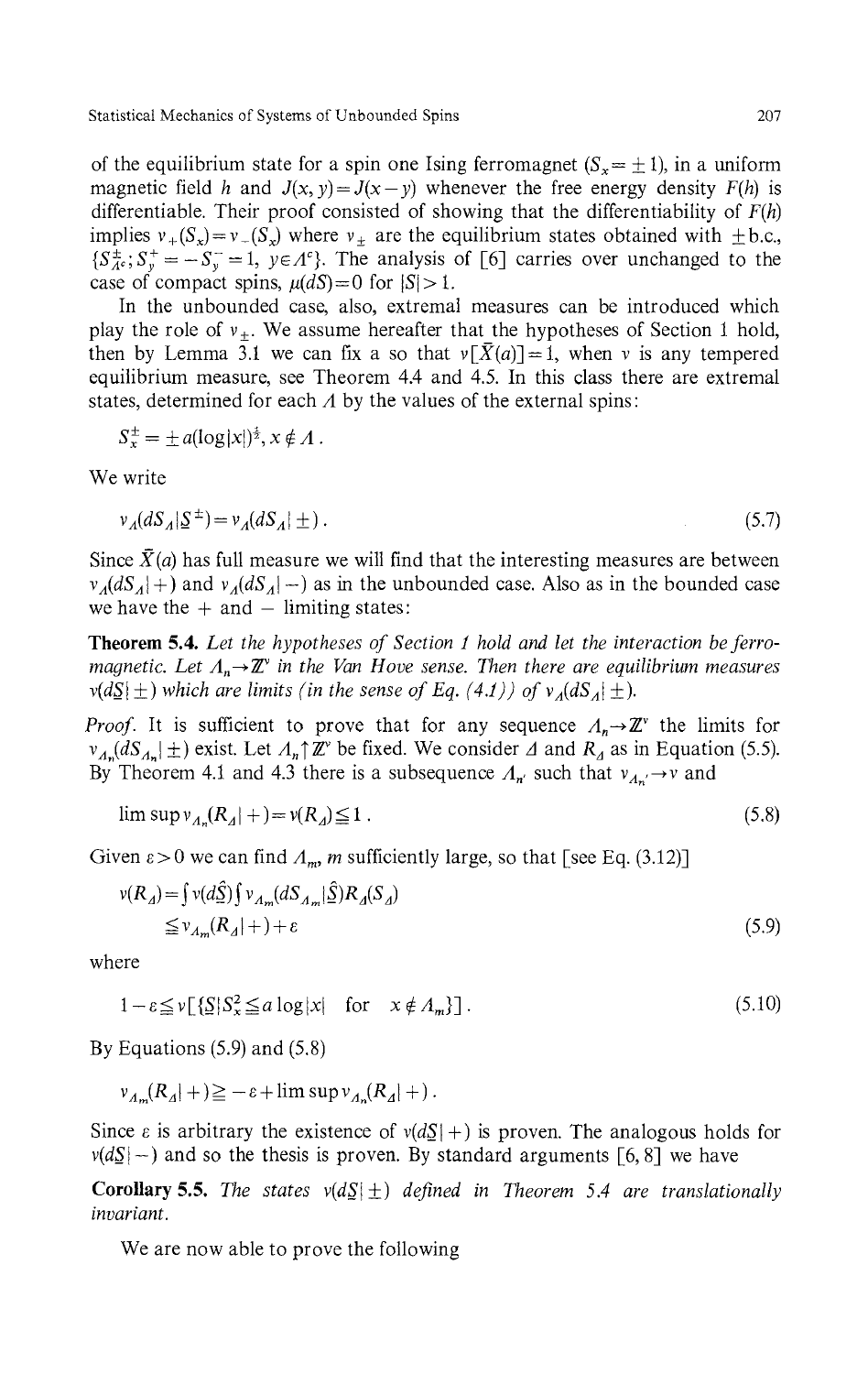**Theorem 5.6.** *Let the hypotheses in Section 1 hold. Let the interaction be ferromagnetic. Define M(h) as the set of tempered equilibrium states at magnetic field h and F(h) as the corresponding free energy defined via Theorem* 2.7. *Then if F(h) is differentiable at h, M(h) contains only one measure.*

*Proof.* Equation (5.9)–(5.10) and Theorem 4.4 applied to  $v \in M(h)$  show that for any  $R_4$ 

$$
\nu(R_A|-)\leqq \nu(R_A)\leqq \nu(R_A|+). \tag{5.11}
$$

We also have as a consequence of Equation (5.6) and of Theorem 5.4 that

$$
v(R_A|+) - v(R_A|+) \le \sum_{i=1}^n [v(S_{x_i}|+) - v(S_{x_i}|-)], x_i \in \Delta.
$$
 (5.12)

Using now Corollary 5.5 in Equation (5.12) we obtain for  $x \in Z^v$ 

$$
v(R_A|+) - v(R_A|-) \le n[v(S_x|+) - v(S_x|-)]
$$
  
=|A|<sup>-1</sup>n  $\sum_{x \in A} [v(S_x|+) - v(S_x|-)]$   

$$
\le n \{ \int v(d\hat{S}|+) \int v_A(dS_A|\hat{S})[|A|^{-1} \sum_{x \in A} S_x] - \int v(d\hat{S}|-) \int v_A(dS_A|\hat{S})
$$
  

$$
[|A|^{-1} \sum_{x \in A} S_x] \}
$$
  
= n  $\left[ \frac{d}{dh} F(A; v(dS|+); h) - \frac{d}{dh} F(A; v(dS|-); h) \right]$  (5.13)

where *F* is defined in Definition 3.3 (general b.c.) and its dependence on *h* has been made explicit. Taking the limit  $A\uparrow\mathbb{Z}^{\nu}$  it follows from the independence of  $F(h)$  on the boundary conditions, and the convexity of F as a function of h [8, 6] that the right side of Equation  $(5.13) \rightarrow 0$  whenever  $F(h)$  is differentiable. Q.E.D.

*Remark.* It follows from the convexity of *F(h)* that it will be differentiable, and there will thus be a unique equilibrium state, except possibly at a countable number of values of h. If furthermore the system is of the Lee-Yang type, [1, 12] e.g.  $U(S)$  and  $\mu(dS)$  even and  $\int \exp\left[hS - U(S)\right]\mu(dS) + 0$  for Re $h \neq 0$ , then for real h only  $h = 0$  can be a place of non-analyticity of  $F(h)$  and therefore of non-uniqueness.

(Note that in proving Theorem 5.6 we did not require that *U* and *μ* be even, i.e. the system need not have any symmetry for  $h = 0$ .)

*Acknowledgements.* We would like to thank D. Ruelle for providing us with Theorem 1.1 prior to publication and for many stimulating discussions.

## **Appendix to Section 2**

*Proof of Lemma 2.5.* By Equation (2.2) we have  $|g_j^A(A_1, A_2)| \geq j$  so that using Equation (1.7)

$$
\nu_A[g^{\epsilon}(A_1, A_2)] \leq \sum_i \nu_A[g_i^{\epsilon}(A_1, A_2)] \leq \sum_j \exp[-(\gamma N^2 - \delta)j]
$$

for  $N^2 \ge \delta/\gamma$ . The r.h.s. goes to zero as N increases so that the thesis is proven for *N* sufficiently large.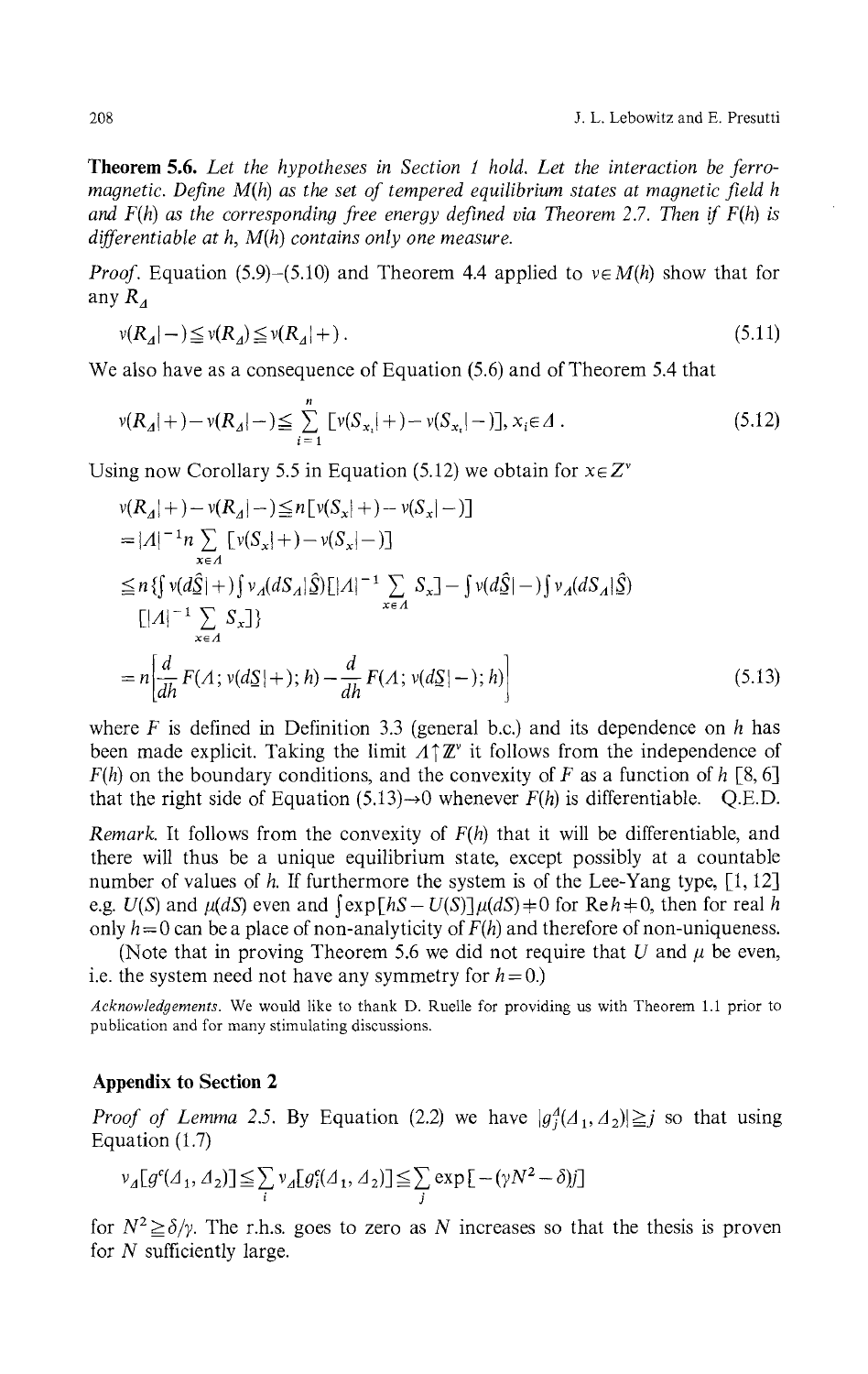*Proof of Lemma 2.6.* We first prove the following Lemma A2.1. The proof of Lemma 2.6 is then obtained as a corollary.

**Lemma A2.1.** Let the assumptions of Section 1 hold. Let  $A = A_1 \cup A_2$ ,  $A_1 \cap A_2 = \emptyset$ . *Then*

$$
\frac{1}{2}Z(\Delta_1)Z(\Delta_2)\exp\left[-N^2\sum_{x\in\Delta_1}\sum_{y\in\Delta_2}\Psi(|x-y|)\right]\leq Z(\Delta)\leq 2Z(\Delta_1)Z(\Delta_2)
$$
\n
$$
\exp\left[N^2\sum_{x\in\Delta_1}\sum_{y\in\Delta_2}\Psi(|x-y|)\right].
$$

*Proof.* Let  $g = g^A(A_1, A_2) \cap g^A(A_2, A_1)$  then using Equations (2.4), (2.5) we find

$$
Z(A) = \int_{g^c} \mu(dS_A) \exp[-U(S_A)] + \int_{g} \mu(dS_A) \exp[-U(S_A)]
$$
  
\n
$$
\leq \frac{1}{2}Z(A) + \int_{g} \mu(dS_{A_1})\mu(dS_{A_2}) \exp[-U(S_{A_1}) - U(S_{A_2})]
$$
  
\n
$$
\exp N^2 \Big[ \sum_{x \in A_1} \sum_{y \in A_2} \Psi(|x - y|) \Big]
$$
  
\n
$$
\leq \frac{1}{2}Z(A) + \exp N^2 \Big[ \sum_{x \in A_1} \sum_{y \in A_2} \Psi(|x - y|) \Big] \int_{g} \mu(dS_{A_1})\mu(dS_{A_2})
$$
  
\n
$$
\exp[-U(S_{A_1}) - U(S_{A_2})]
$$

so that the upper bound is proven. To obtain the lower bound we write

$$
Z(A) \geq \int_{g} \mu(dS_A) \exp \left[ -U(S_A) \right] \geq \int_{g} \mu(dS_{A_1}) \mu(dS_{A_2})
$$
  
 
$$
\exp \left[ -U(S_{A_1}) - U(S_{A_2}) - N^2 \sum_{x \in A_1} \sum_{y \in A_2} \Psi(|x - y|) \right].
$$

Thus

$$
\exp\left[N^2 \sum_{x \in A_1} \sum_{y \in A_2} \Psi(|x - y|)\right] Z(A) \ge \int_g \mu(dS_{A_1}) \mu(dS_{A_2})
$$
  
\n
$$
\exp\left[-U(S_{A_1}) - U(S_{A_2})\right] \ge Z(A_1)Z(A_2) - \int_{g^c} \mu(dS_{A_1})
$$
  
\n
$$
\mu(dS_{A_2}) \exp\left[-U(S_{A_1}) - U(S_{A_2})\right]
$$

with the notation of Equations (2.2), (2.3) we have

$$
g^c = g^c(\Lambda_1, \Lambda_2) \cup g^c(\Lambda_2, \Lambda_1)
$$

hence

$$
\int_{g^c} \mu(dS_{A_1})\mu(dS_{A_2}) \exp[-U(S_{A_1}) - U(S_{A_2})]
$$
\n
$$
\leq \int \mu(dS_{A_2}) \exp[-U(S_{A_2})] \{ \int_{g^c(A_1, A_2)} \mu(dS_{A_1}) \exp[-U(S_{A_1})] \} + \int \mu(dS_{A_1}) \exp[-U(S_{A_1})] \{ \int_{g^c(A_2, A_1)} \mu(dS_{A_2}) \exp[-U(S_{A_2})] \} \leq \frac{1}{4} Z(A_1) Z(A_2) + \frac{1}{4} Z(A_2) Z(A_1)
$$

where Lemma 2.5 has been applied twice with  $\Delta = A_1$  and  $\Delta = A_2$ .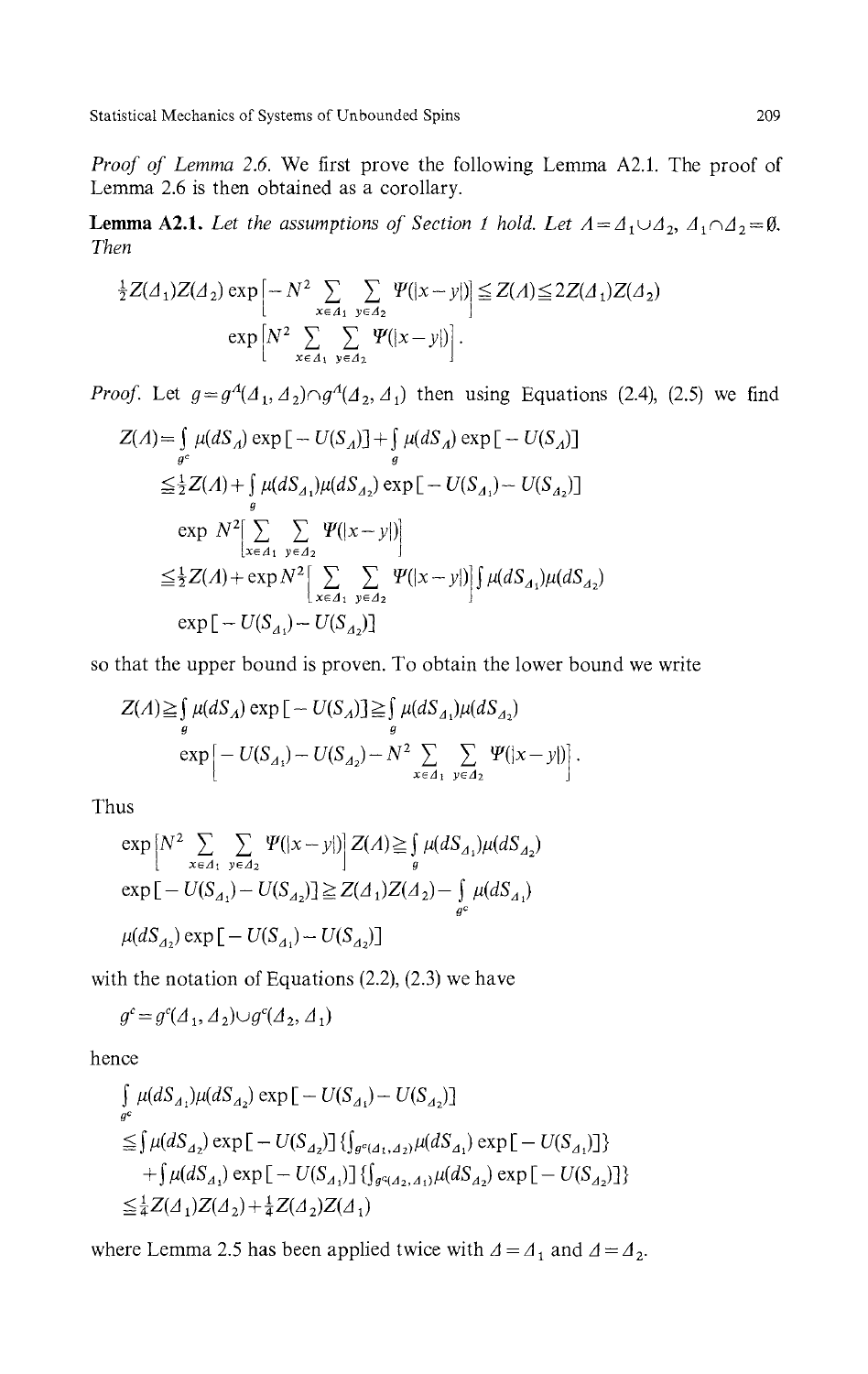*Proof of Lemma 2.6.* It is obtained from the previous Lemma by induction on the number *n* of the decomposition. For  $n = 2$  we are in the case of Lemma A2.1. Therefore we assume the Lemma true for  $n-1$  and we have to prove it for *n*. We consider the decomposition in  $n-1$  sets given by  $A_1 \cup A_2, A_3, \ldots$ . Then we have by hypothesis and Lemma A2.1 applied to  $\Lambda_1 \cup \Lambda_2$ 

$$
Z(A) \geq \frac{1}{2} Z(A_1 \cup A_2) \exp \left[ -\frac{1}{2} N^2 \sum_{x \in A_1 \cup A_2} \sum_{y \notin A_1 \cup A_2} \Psi(|x - y|) \right]
$$
  
\n
$$
\prod_{i=3}^n \left\{ \frac{1}{2} Z(A_i) \exp \left[ -\frac{1}{2} N^2 \sum_{x \in A_i} \sum_{y \notin A_i} \Psi(|x - y|) \right] \right\}
$$
  
\n
$$
= \frac{1}{2} \frac{1}{2} Z(A_1) Z(A_2) \exp \left[ -N^2 \sum_{x \in A_1} \sum_{y \in A_2} \Psi(|x - y|) \right]
$$
  
\n
$$
\exp \left[ -\frac{1}{2} N^2 \left( \sum_{x \in A_1} + \sum_{y \in A_2} \sum_{y \notin A_1 \cup A_2} \Psi(|x - y|) \right) \right]
$$
  
\n
$$
\prod_{i=3}^n \frac{1}{2} Z(A_i) \exp \left[ -\frac{1}{2} N^2 \sum_{x \in A_1} \sum_{y \notin A_i} \Psi(|x - y|) \right].
$$

We proceed analogously for the upper bound, therefore the corollary is proven.

# **Appendix to Section 3**

*Proof of Theorem 3.1, General B.C.* We divide the potentials for which the superstability condition Definition 1.4(b) holds into two classes. The first class consists of potentials whose translationally invariant one site energy  $U(S_x)$  satisfies the condition

$$
U(S_x) \geq \tilde{A}S_x^4 - \tilde{c} \tag{A3.1}
$$

It follows then from the regularity condition Definition 1.4(c) on the interaction that there are *A* and *c* such that for any bounded *A*

$$
U(S_A) \geq \sum_{x \in A} (AS_x^4 - c). \tag{A3.2}
$$

The second class consists of potentials for which Equation (A3.1) does not hold for any A, c. For this class we can find A, c,  $A^+$ ,  $c^+$  such that for any A

$$
\sum_{x \in A} (AS_x^2 - c) \le U(S_A) \le \sum_{x \in A} (A^+ S_x^4 - c^+).
$$
\n(A3.3)

*First Class of Potentials, Equation (A3 2) Holds.* As usual we look for upper and lower bounds of the free energy. We have

$$
Z(A_n|\underline{S}) = \int \mu(dS_{A_n}) \exp \left[ -U(S_{A_n}) - W(S_{A_n}|S_{A_n}) \right]
$$
  
\n
$$
\leq \int \mu(dS_{A_n}) \exp \left[ -U(S_{A_n}) + I(S_{A_n}) \right] \exp \left[ \frac{1}{2} \sum_{x \in A_n} \sum_{y \notin A_n} \Psi(|x - y|) S_y^2 \right]
$$
  
\n
$$
\leq Z^+(A_n) \exp \left[ \frac{1}{2} \sum_{x \in A_n} \sum_{y \notin A_n} \Psi(|x - y|) S_y^2 \right]
$$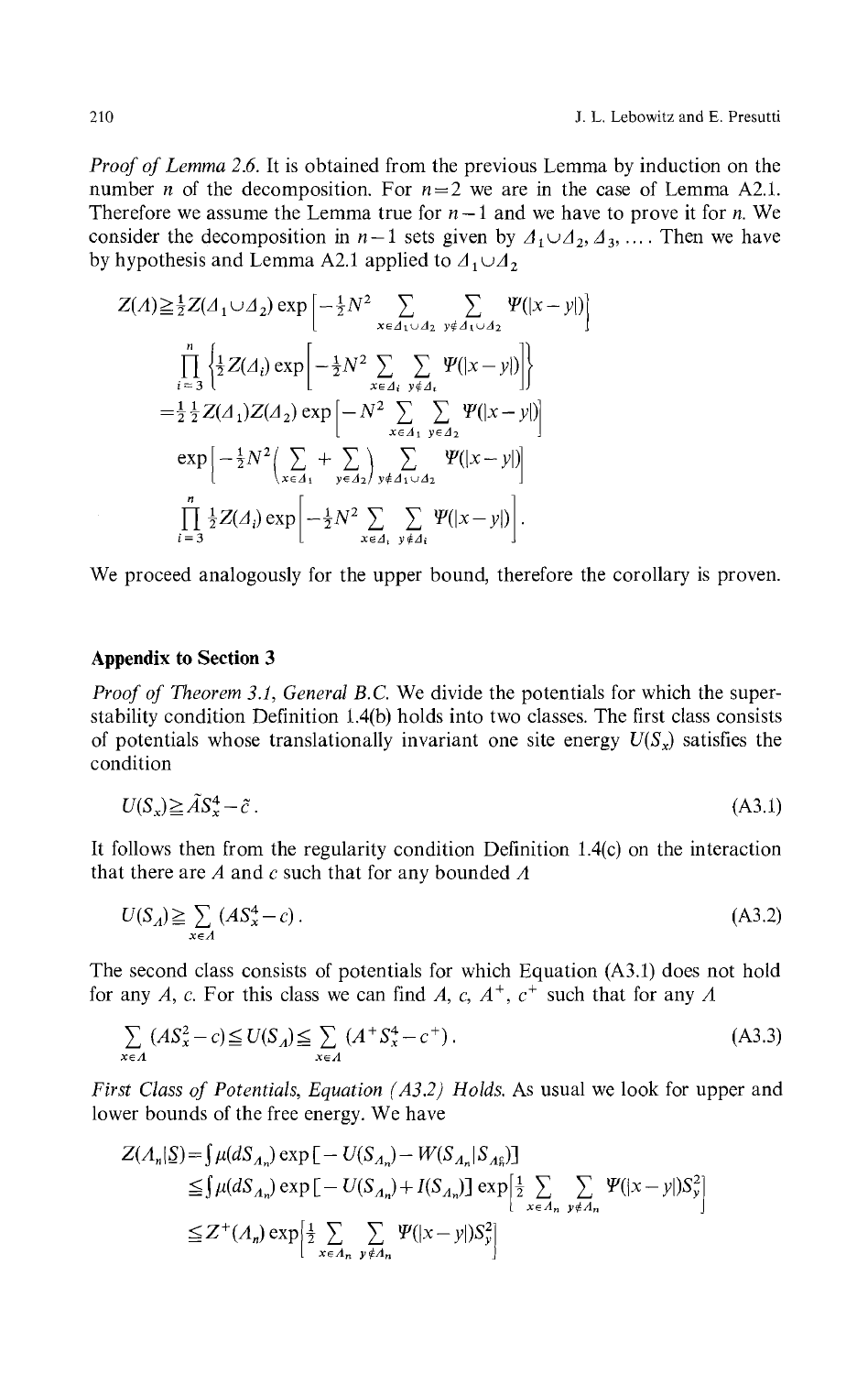where  $Z^+(A_n)$  is defined by the last two inequalities and

$$
I(S_{A_n}) = \sum_{x \in A_n} \sum_{y \notin A_n} \frac{1}{2} \Psi(|x - y|) S_x^2
$$
  
\n
$$
F(A_n|v) \le |A_n|^{-1} \ln \left[ Z^+(A_n) \right] + (2|A_n|)^{-1} \int v(dS) \left\{ \sum_{x \in A_n} \sum_{y \notin A_n} \Psi(|x - y|) S_y^2 \right\}
$$
  
\n
$$
\le |A_n|^{-1} \ln Z^+(A_n) + (2|A_n|)^{-1} \sum_{x \in A_n} \sum_{y \notin A_n} \Psi(|x - y|) \int v(dS) S_y^2
$$
  
\n
$$
\le |A_n|^{-1} \ln Z^+(A_n) + k(2|A_n|)^{-1} \sum_{x \in A_n} \sum_{y \notin A_n} \Psi(|x - y|)
$$
 (A3.4)

where

$$
\infty > k > \int v(d\underline{S})S_y^2 \quad \text{for every} \quad y \in \mathbb{Z}^{\nu}.
$$

Fatou's lemma has been used in the second inequality in Equation (A3.4). It follows therefore from Equation  $(A3.4)$  that

$$
\limsup F(A_n|\nu) \leq \limsup |A_n|^{-1} \ln Z^+(A_n). \tag{A3.5}
$$

We will now prove that the r.h.s. of Equation  $(A3.5)$  is bounded by F. The partition functions  $Z^+(A_n)$  are determined by the energies

$$
U^{+}(S_A) = U(S_A) - \frac{1}{2} \sum_{x \in A} \sum_{y \notin A} \Psi(|x - y|) S_x^2 = U(S_A) - I(S_A).
$$
 (A3.6)

 $U^+$  is not translationally invariant, while the energy  $U$  is. Nevertheless because we assumed Equation (A3.2) to hold, all the other conditions in Definition 1.4 on the interaction are fulfilled by  $U^+$ . Therefore Theorem 1.1 can be stated for the finite volume Gibbs measures  $v^+$  corresponding to the energy  $U^+$ . Then, with the notation employed in Theorem 1.1, we have that there are  $y^+ > 0$  and  $\delta^+$ so that

$$
\mathbf{v}_A^+ [B(\mathcal{A}, N^2)] \le \exp\left[-(\mathbf{v}^+ N^2 - \delta^+)|\mathcal{A}|\right] \tag{A3.7}
$$

for any bounded *Λ* and  $\Delta \subset A$ ,  $N^2 > 0$ . [ $g_n$  below denotes  $g(A_n, A_n^c)$  as defined in Eq. (2.3).]

$$
Z^{+}(A_{n}) = \left(\int_{g_{n}} + \int_{g_{n}}\right) \{\mu(dS_{A_{n}}) \exp U^{+}(S_{A_{n}})\}\
$$
  
\n
$$
\leq \int_{g_{n}} \mu(dS_{A_{n}}) \exp[-U(S_{A_{n}}) + I(S_{A_{n}})] + \frac{1}{2}Z^{+}(A_{n})\]
$$
  
\n
$$
\leq 2Z(A_{n}) \exp{\frac{1}{2}N^{2}} \sum_{x \in A_{n}} \sum_{y \notin A_{n}} \Psi(|x - y|)
$$

where  $Z(A_n)$  is the zero b.c. partition function. Use of this inequality in Equation (A3.5) then gives the required upper bound. For the lower bound the procedure is analogous and so the thesis is proven (in the case we examined).

*Second Class of Potentials, Equation (A3 3) Holds.* The difficulty here lies in the fact we cannot evaluate directly the interaction energy in  $Z(A_n | \mathcal{S})$  because the corresponding energy  $U^+$  need not be superstable anymore. It is therefore neces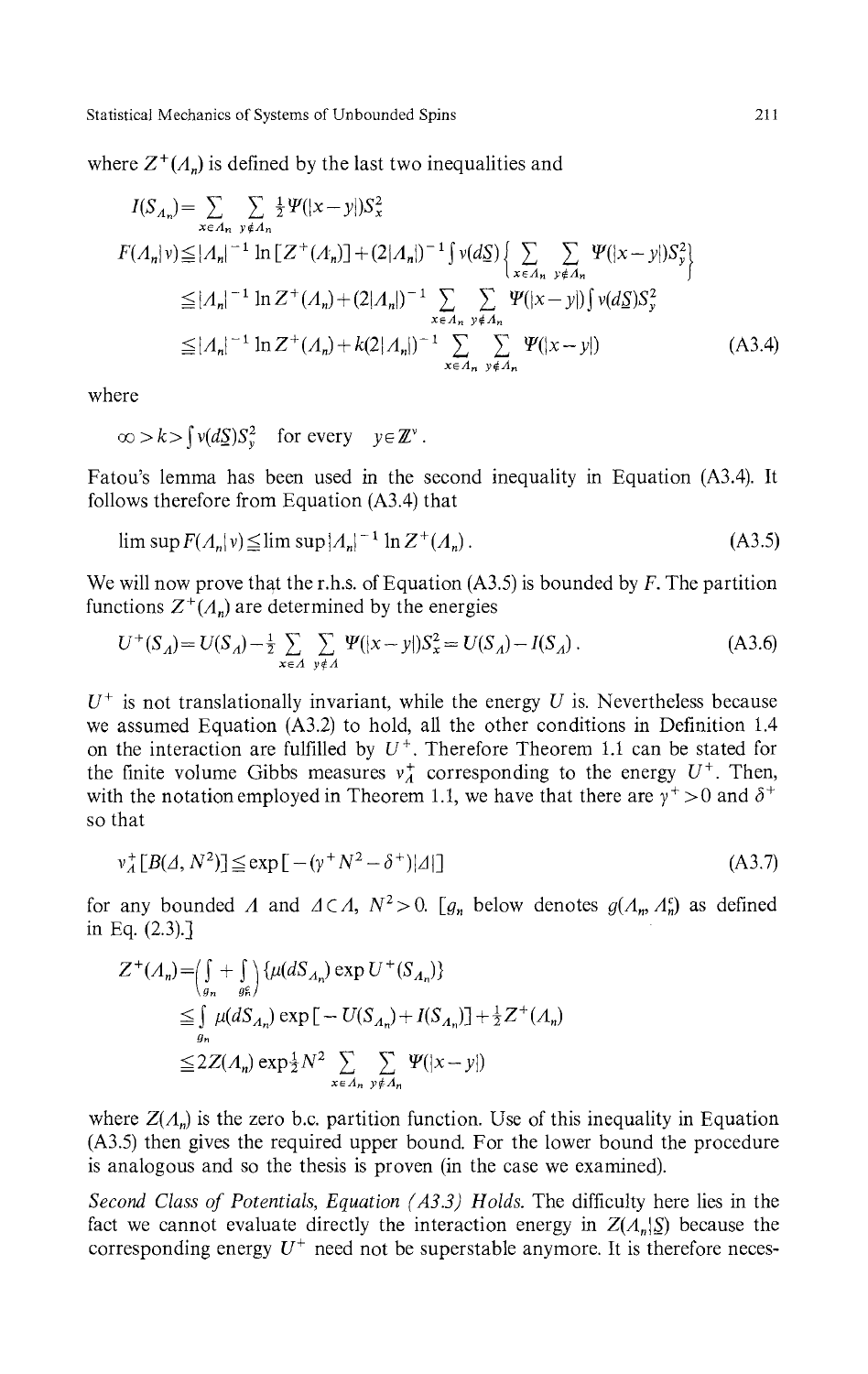sary to prove first that configurations with large spins in a neighborhood of the boundaries *8Λ<sup>n</sup>* have small probability and therefore do not contribute in the thermodynamic limit. For the remaining configurations we can bound the interaction via Definition 1.4(c) and then proceed\_as in the first case. We need some notation: given the region  $\Lambda_n$  its "contour"  $\bar{\partial}\Lambda_n$  is defined as

$$
\bar{\partial}A_n \cap A_n = \emptyset \qquad \bar{A}_n = A_n \cup \bar{\partial}A_n, \tag{A3.8a}
$$
\n
$$
\sum_{y \notin \bar{A}_n} \Psi(|x - y|) < 2A \quad \text{for every} \quad x \in A_n \tag{A3.8b}
$$

where *A* is the superstability coefficient appearing in \_Equation (A3.3). Since *Λ<sup>n</sup>* increases to **Ζ**<sup>*r*</sup> in the Van Hove sense, Definition 2.3,  $\partial A_n$  can and will be chosen so that.

$$
\lim \frac{|\bar{\partial} A_n|}{|A_n|} = 0 \tag{A3.9}
$$

As usual we look for lower and upper bounds. We have

$$
Z(A_n|S) = Z(A_n|S) \exp\left[-U(S_{\delta A_n})\right] \exp\left[U(S_{\delta A_n})\right]
$$
  
\n
$$
\leq \int \mu(dS'_{A_n}) \exp\left[-U(S'_{A_n} \cup S_{\delta A_n}) + \frac{1}{2} \sum_{x \in A_n} \sum_{y \notin \tilde{A}_n} \Psi(|x - y|)S_x^2\right]
$$
  
\n
$$
\exp\left[\frac{1}{2} \sum_{x \in A_n} \sum_{y \notin \tilde{A}_n} \Psi(|x - y|)S_y^2\right] \exp\left[U(S_{\delta A_n})\right]
$$
  
\n
$$
\leq \hat{Z}(S_{\delta A_n}) \exp\left[\frac{1}{2} \sum_{x \in A_n} \sum_{y \notin A_n} \Psi(|x - y|)S_y^2\right] \exp U(S_{\delta A_n}) \tag{A3.10}
$$

where

$$
\hat{Z}(S_{\bar{\partial}_{A_n}}) = \int \mu(dS'_{A_n})\lambda(dS'_{\bar{\partial}_{A_n}}|S_{\bar{\partial}_{A_n}}) \exp[-U(S'_{A_n}) + I'(S'_{A_n})]
$$
\n
$$
\lambda(dS'_{\bar{\partial}_{A_n}}|S_{\bar{\partial}_{A_n}}) = \prod_{x \in \bar{\partial}_{A_n}} \lambda_x(dS'_x|S_x)
$$
\n(A3.11a)

$$
\int \lambda_x (dS'_x | S_x) f(S_x) = f(S'_x = 0) + f(S'_x = S_x)
$$
\n(A3.11b)

$$
I'(S'_{A_n}) = \frac{1}{2} \sum_{x \in A_n} \sum_{y \notin A_n} \Psi(|x - y|) S_x'^2.
$$
 (A3.11c)

With the above choice  $\lambda$  satisfies the same properties as the intrinsic free measure  $\mu$ uniformly in  $S_{\bar{\partial}A_n}$ ; we will then extend Theorem 1.1 to this case. Firstly we have from Equation  $(A3.10)$  by use of Equation  $(A3.3)$ 

$$
F(A_n|v) \le |A_n|^{-1} \int v(dS) \ln \hat{Z}(S_{\bar{\partial}A_n}) + (2|A_n|)^{-1} \sum_{x \in A_n} \sum_{y \notin \bar{A}_n} \n\Psi(|x-y|) \int v(dS) S_y^2 + |A_n|^{-1} \sum_{x \in \bar{\partial}A_n} A^+ \int v(dS) S_x^4 \n\le |A_n|^{-1} \int v(dS) \ln \hat{Z}(S_{\bar{\partial}A_n}) + K|A_n|^{-1} \sum_{x \in A_n} \sum_{y \notin \bar{A}_n} \Psi(|x-y|) \n+ A^+ K' |\bar{\partial}A_n|/|A_n|
$$
\n(A3.12)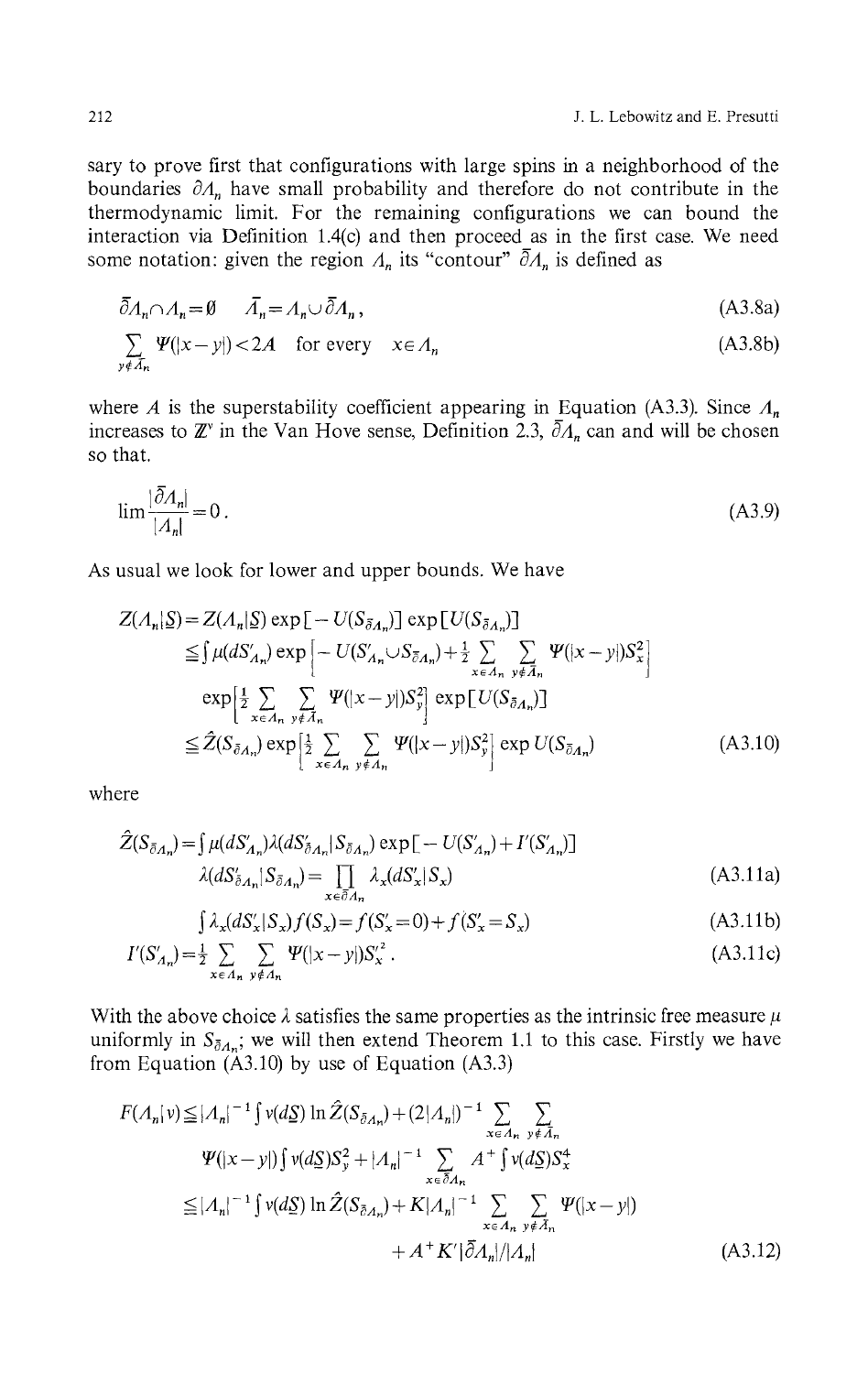where  $K$  is the same as in Equation (A3.4) and, by the regularity of the measure  $v$ ,

$$
\infty > K' > \int v(d\underline{S})S_x^4 \quad \text{for every} \quad x \in \mathbb{Z}^{\nu}.
$$

Therefore from Equation (A3.12)

$$
\limsup F(A_n|\gamma) \leq \limsup |A_n|^{-1} \int v(d\Sigma) \ln \hat{Z}(S_{\bar{\partial}A_n}). \tag{A3.13}
$$

We will now prove that the r.h.s. of Equation (A3.13) is bounded by *F*. As after Equation  $(A3.5)$  we introduce the new energy

$$
\tilde{U}^+(S_{\tilde{A}_n}) = U(S_{\tilde{A}_n}) - I'(S_{A_n})
$$

and correspondingly the Gibbs measure

$$
\tilde{v}_{\Lambda_n}^+(dS_{\bar{A}_n}^{\prime}|S_{\bar{\partial}_{\Lambda_n}}) = \hat{Z}(S_{\bar{\partial}_{\Lambda_n}})^{-1} \iint \tilde{\mu}(dS_{\bar{A}_n}^{\prime}|S_{\bar{\partial}_{\Lambda_n}}) \exp\left[-\tilde{U}^+(S_{\bar{A}_n}^{\prime})\right],\tag{A3.14a}
$$

$$
\tilde{\mu}(dS'_{\bar{A}_n}|S_{\bar{\partial}A_n}) = \mu(dS'_{A_n})\lambda(dS_{\bar{\partial}A_n}|S_{\bar{\partial}A_n}).\tag{A3.14b}
$$

Since the "free" measure  $\tilde{\mu}$  and the new energy  $\tilde{U}^+$  satisfy the conditions in Definitions 1.3 and 1.4 uniformly in *S* the estimates of Theorem 1.1 can be extended to the new Gibbs measure  $\tilde{v}^+_{A_n}$ . As a consequence the analogous of Lemma 2.6 can be proven also in this case and so we obtain uniformly in  $S_{\tilde{\theta}A_n}$ 

$$
\hat{Z}(S_{\bar{\partial}\Lambda_n}) \leq 2Z'(\Lambda_n)Z''(S_{\bar{\partial}\Lambda_n})\exp\left[N^2\sum_{x\in\Lambda_n}\sum_{y\in\bar{\partial}\Lambda_n}\Psi(|x-y|)\right],\tag{A3.15a}
$$

$$
Z'(A_n) = \int \mu(dS_{A_n}) \exp\left[-U(S_{A_n}) + I'(S_{A_n})\right],
$$
\n(A3.15b)

$$
Z''(S_{\bar{\partial}A_n}) = \int \lambda (dS'_{\bar{\partial}A_n}) \exp \left[ -U(S'_{\bar{\partial}A_n}) \right] \leq \exp \left( \alpha \vert \bar{\partial}A_n \vert \right) \tag{A3.15c}
$$

for some sufficiently large  $\alpha$  independently of  $S_{\bar{\partial}A_n}$  and  $\bar{\partial}A_n$ . By the estimate in Equation (A3.15) we reduce Equation (A3.13) to the analogous of Equation (A3.5) and so we prove that the rhs of Equation (A3. 13) is bounded by *F.*

Lower bound. Given *Λ<sup>n</sup>* we write

$$
A_n = \bar{A}_n = A_n \cup \bar{\partial} A_n
$$

where  $\partial \Delta_n$  is defined as in Equations (A3.8), (A3.9). By use of Definition 1.4(d) we have:

$$
Z(A_n|S) \geq \int \mu(dS'_{A_n}) \int \chi_{\bar{\partial}A_n} \mu(dS'_{\bar{\partial}A_n}) \exp \left[ -U(S_{A_n}) - W(S'_{A_n}|S_{A_{\bar{n}}}) \right]
$$
  
\n
$$
\geq \int \mu(dS_{A_n}) \int \chi_{\bar{\partial}A_n} \mu(dS_{\bar{\partial}A_n}) \exp \left[ -U(S_{A_n}) - I'(S_{A_n}) \right]
$$
  
\n
$$
\exp \left[ -\frac{1}{2} \sum_{x \in A_n} \sum_{y \notin A_n} \Psi(|x-y|) S_y^2 - \frac{1}{2} \sum_{x \in \bar{\partial}A_n} \sum_{y \notin A_n} \Psi(|x-y|) S^2 \right]
$$
(A3.17)

where  $S^2$  is the sup of  $S^2$  in  $\Sigma$ .

By Equation (A3.17) we are essentially reduced to the case in which Equation (A3.2) holds, in fact the energies in Equation (A3.17) are superstable and the procedure is completely analogous to the previous case.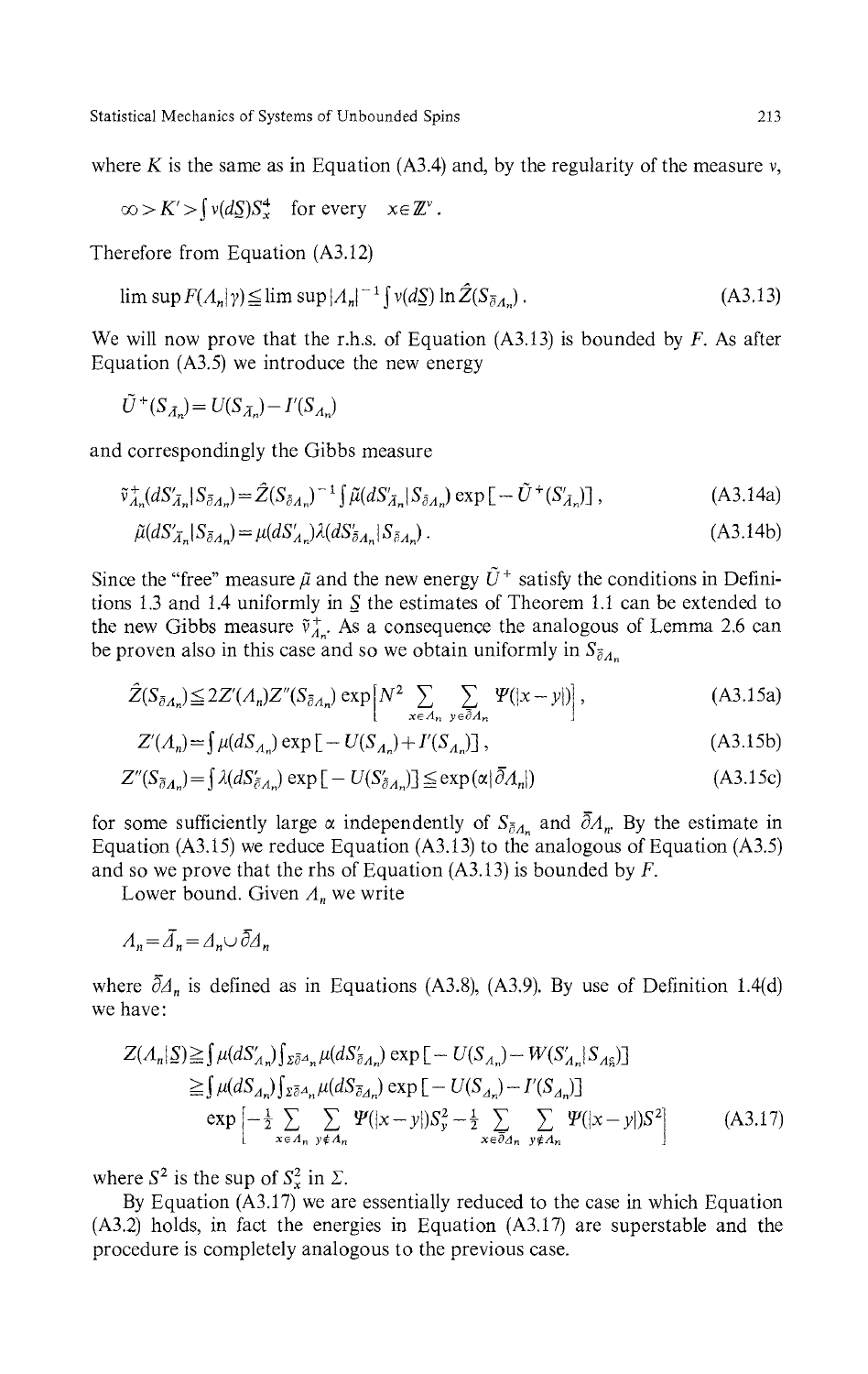*Proof of Theorem 3.1. Pure B.C.* The proof is analogous to the one for general b.c. The only difference being that estimates of the kind

 $\int v(dS)S_{r}^{m} < k$  for  $m = 2, 4$ 

used in the latter, now become

 $\int v(dS)S_x^m = a^{m/2} \ln^{m/2}|x|$  *m* = 2, 4.

However the condition Equation (1.4) on  $\Psi(|x-y|)$  allows the same estimates as before.

*Proof of Theorem 3.1. Periodic B.C.* By Equation (3.15) we have

$$
-\frac{1}{2}\sum_{x\in\Gamma} \sum_{y\notin\Gamma} \Psi(|x-y|)(S_x^2+S_y^2)+U(S_{\Gamma})\leq U_p(S_{\Gamma})\leq \frac{1}{2}\sum_{x\in\Gamma} \sum_{y\notin\Gamma} \Psi(|x-y|)(S_x^2+S_y^2)+U(S_{\Gamma}).
$$

Since we assumed Equation (3.16) to hold we can apply the estimates of Theorem 1.1 to  $U_p(S_r)$ . The proof is then straigthforward.

## **Appendix to Section 4**

*Proof of Theorem 4.1.* We fix *Δ* then *A(Δ)* is such that

$$
2|x - y| \ge |x| \quad \text{for} \quad x \notin \Lambda(\Lambda) \quad \text{and} \quad y \in \Lambda. \tag{A4.1}
$$

For the notation we refer to [4, 5]. Let  $S \in X(a)$  then we choose the function  $\psi$  in Proposition 2.1 of Ref. [4] as

$$
\psi(r) = b \ln_+ r \qquad \ln_+ r = \max\{1, \ln r\} \tag{A4.2}
$$

with *b* larger than *a* and fixed as in Equation (A4.7) below. Note that the choice of  $\psi$  in Equation (A4.2) is allowed by the assumption Equation (1.4). Any  $S \in X(a)$ is in some set either of the form

$$
\left\{ \underline{S} \, | \, \sum_{x \in [q]} S_x^2 < \psi_q V_q \quad \forall q \ge P \right\} \tag{A4.3a}
$$

or

$$
\left\{ \underline{S} \mid \text{there is a largest } q \ge P \text{ such that } \sum_{x \in [q]} S_x^2 \ge \psi_q V_q \right\}. \tag{A4.3b}
$$

*b* will be chosen larger than *2a* so that the statement remains true for translations of the origin of *Έ* to any point in *Δ,* see Equation (A4.1).

As in [5] we split up  $\varrho_A$  into two parts  $\varrho'_A$ ,  $\varrho''_A$ . For  $\varrho'_A$  we can proceed as in [5]. *Q'Λ* is expressed as a sum over *q:* still no difference arises when the cube *q* (centered somewhere in *Δ)* is in *A.* For the other cases, in [5] there appears a factor  $\exp[-U(S_{[q]})]$  while we have  $\exp[-U(S_A)]$  therefore we lack a factor

$$
\exp\left[-\sum_{x\in[q]/A} (AS_x^2 - c)\right] \le \exp\left[-\sum_{x\in[q]/A} (2aA\ln|x| - c)\right]
$$
  

$$
\le \exp\left\{-V_q[2aA\psi_q/b - c]\right\}.
$$
 (A4.4)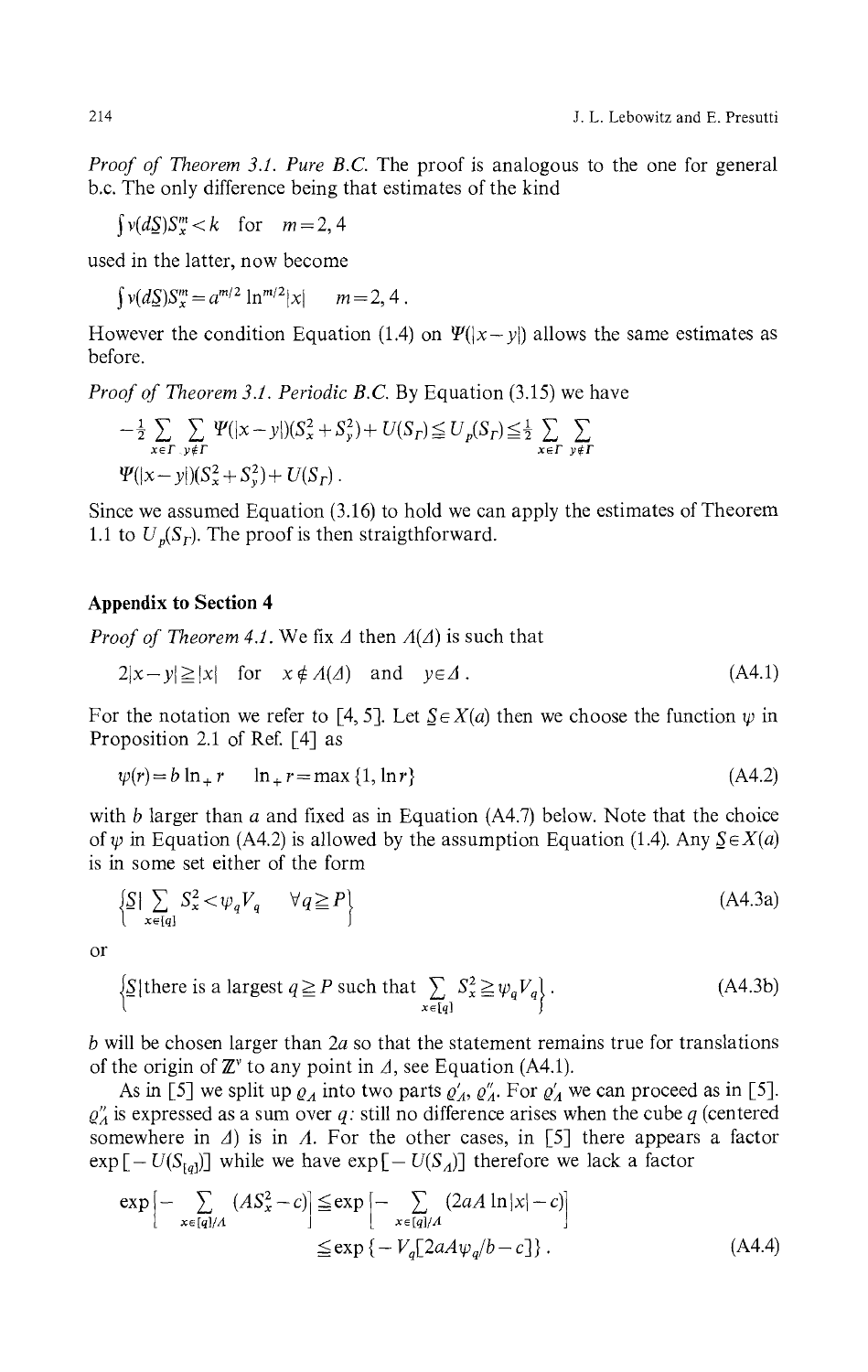In [5] the sum on *q* was of the form

$$
\exp\left[-\sum_{x\in\Delta} \gamma S_x^2\right] \sum_{q\geq P} \exp\left\{-c''\psi_{q+1}V_{q+1} + D''V_{q+1}\right\}; c'' > 0. \tag{A4.5}
$$

In our case therefore we have

$$
\exp\left[-\sum_{x\in A} \gamma S_x^2\right] \sum_{q\ge P} \exp\left[-c''\psi_{q+1}V_{q+1} + D''V_{q+1} + (2aA/b)\psi_{q+1}V_{q+1}\right] \tag{A4.6}
$$

which is again of the form of Equation (A4.5) if

$$
c''\!>\!2aA/b
$$

and therefore *b* has to be chosen so that

$$
b > 2a \quad \text{and} \quad b > 2aA/c'' \,. \tag{A4.7}
$$

*Proof of Theorem 4.4.* For  $N^2 < \infty$  and A bounded we introduce the operator  $\tau_A^{(N^2, A)}$  on the bounded Borel cylindrical functions,  $f \in \mathcal{A}$ 

$$
(\tau_A^{(N^2, A)} f)(\hat{S}) = \int \mu(dS_A) \chi \Big[ \sum_{x \in A} S_x^2 < N^2 \Big] \exp \Big[ - U(S_A) - W(S_A | \hat{S}_A) \Big] f(S_A, \hat{S}_A \epsilon) \n\Big\{ \int \mu(dS_A) \chi \Big[ \sum_{x \in A} S_x^2 < N^2 \Big] \exp \Big[ -U(S_A) - W(S_A | \hat{S}_A) \Big] \Big\}^{-1}
$$
\n(A4.8)

with range on the same space.

Let the measure  $\nu$  be the limit of finite volume Gibbs measures  $\nu_n$ , where *n* refers to the bounded region  $A_n$ . We have to prove that for every  $f \in \mathcal{I}$ ,  $\tau_A f$  is v-integrable and that

$$
v(\tau_A f) = v(f). \tag{A4.9}
$$

We have for every  $N^2$ ,  $\Lambda$ 

$$
\lim_{n} v_n[\tau_A^{(N^2,A)} f] = v[\tau_A^{(N^2,A)} f]
$$
\n(A4.10)

and by the (Lebesgue) dominated convergence theorem  $[f]$  is bounded] we have that  $\tau_A f$  is v-measurable and

$$
\lim_{\substack{N^{2\to\infty}\\ \Lambda \to \mathbb{Z}^\nu}} \mathbf{v} \big[ \tau^{(N^2,A)}_{\Lambda} f \big] = \mathbf{v}(\tau_A f). \tag{A4.11}
$$

The idea of the proof is the following: we have by Equations (A4.10), (A4.ll) that

$$
|\nu(f) - \nu(\tau_A f)| \leq \varepsilon + |\nu(f) - \nu(\tau_A^{(N^2, A)} f)|
$$
  
\n
$$
\leq 3\varepsilon + |\nu_n(\tau_A f) - \nu_n(\tau_A^{(N^2, A)} f|)
$$
\n(A4.12)

for  $N^2$ ,  $\Lambda$ , and *n* sufficiently large. The proof is then completed if we can show that

$$
|v_n(\tau_A f) - v_n(\tau_A^{(N^2, A)} f| < \varepsilon. \tag{A4.13}
$$

More precisely we ask that given  $\epsilon > 0$  there exist  $\Lambda_{\epsilon}, N_{\epsilon}^2$ ,  $n_{\epsilon}$  such that Equation  $(A4.13)$  holds for all  $n>n_e$ ,  $N>N_e$ ,  $A\supset A_e$ . In proving Equation (A4.13) we shall for the sake of simplicity, consider  $v_n$  as the pure b.c. Gibbs measure, the general case can be treated analogously.

The estimates we need are collected in the following: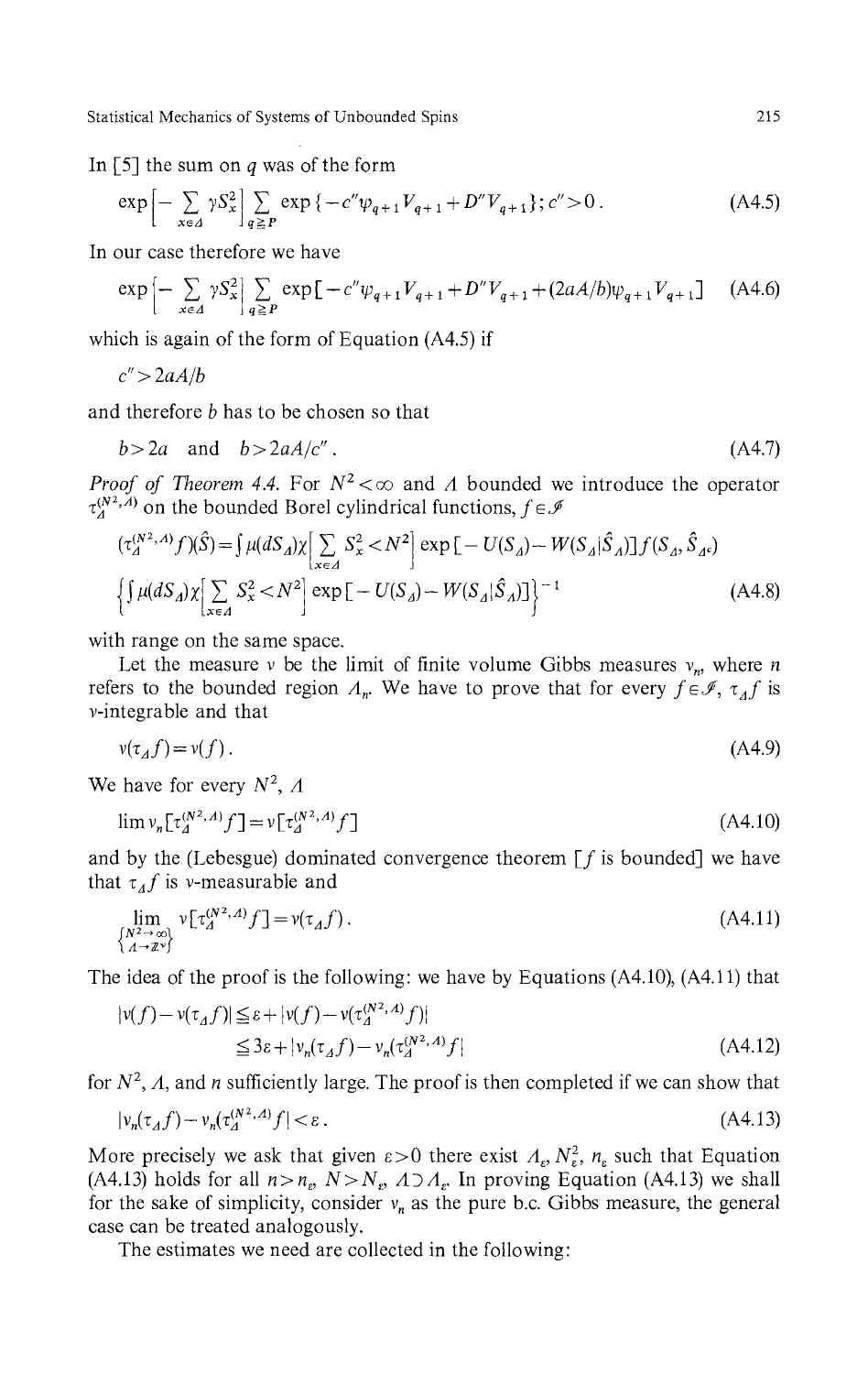**Lemma A4.1.** Let  $v_n$  be the pure b.c. Gibbs measure, and let the assumption in *Section 1 hold. Then the following is true:*

(i) given  $\varepsilon > 0$  and  $\Delta$  bounded in  $\mathbb{Z}^{\nu}$  there are  $N^2$  and  $A(\varepsilon, \Delta)$  such that

$$
\nu_A \left[ \left\{ S \big| \sum_{x \in \Lambda} S_x^2 \ge N^2 \right\} \right] < \varepsilon \quad \text{for} \quad A \supset A(\varepsilon, \Delta) ;
$$

(ii) given  $\varDelta$  bounded and  $\varepsilon > 0$  there exists  $\varLambda'(\varepsilon, \varDelta)$  such that

 $v_A[\gamma_A(A')] \geq 1 - \varepsilon \qquad A \supset A'(\varepsilon, A) \supset A$ 

*where χ<sup>A</sup> (Af ) is the characteristic function of the set*

 $\frac{1}{2}$ *S if q is the largest integer such that*  $\sum_{x \in [q]} S_x^2 \ge \psi_q$ 

*then*  $\Delta C[q+1] \subset \Lambda'$ ;

(iii) given  $\varDelta$  bounded,  $\varepsilon > 0$ ,  $N^2$  there is  $\varLambda''(\varepsilon, \varDelta, N^2) \supset \varDelta'(\varepsilon, \varDelta)$  such that

$$
\left\{\exp\left[\pm\sum_{x\in\Delta}\sum_{y\notin A'}\Psi(|x-y|)^{1}_{2}(S_{x}^{2}+S_{y}^{2})\right]\right\}^{\pm 1}\leq 1+\varepsilon
$$

*for all the configurations*  $\underline{S} \in \chi_{\varDelta}(A'')$  *and such that* 

$$
\sum_{x \in A} S_x^2 \leq N^2.
$$

*Proof.* (i) is proven in Theorem 4.1. (ii) is also proven in Theorem 4.1. (iii) is a consequence of Lemma 2.2(b) and Lemma 2.4(b) of Ref. [4].

We now proceed in the proof of Equation (A4.13). Given  $\varepsilon > 0$  we fix  $A_e$ ,  $N_e$ ,  $n_e$ as in Equations (A4.17)-(A4.19). We will obtain upper and lower bounds for  $(v_A \tau_A f)$  in which

$$
\nu_n(\tau_A^{(N^2,\Lambda)}f)
$$

appears. For the sake of brevity we employ the following notation

$$
W(S_A|\hat{S}_{A^c}) = W(S_A|\hat{\underline{S}}),\tag{A4.14}
$$

$$
\int \mu(dS_A)g(S_A, S_{A^c})\chi\left(\left\{S_A|\sum_{x \in A} S_x^2 \le N^2\right\}\right) = \int_{N^2} \mu(dS_A)g(S_A, S_{A^c})\tag{A4.15}
$$

for any  $g \in \mathcal{I}$ .

We then have, with  $v_{\Lambda_n} = v_n$ 

$$
\int v_n(d\hat{S})(\tau_A f) = \int v_n(d\hat{S}) \left[\int_{N^2} \mu(dS_A) \exp\left[-U(S_A) - W(S_A|\hat{S})\right] f(S_A, \hat{S}_A)\right]
$$
  
\n
$$
\left[\int \mu(dS_A) \exp - U(S_A) - W(S_A|\hat{S})\right]^{-1}
$$
  
\n
$$
+ \int v_n(d\hat{S}) \left[\int \mu(dS_A) \exp\left[-U(S_A) - W(S_A|\hat{S})\right] f(S_A, \hat{S}_A)\right]
$$
  
\n
$$
\chi \left[\sum_{x \in A} S_x^2 \ge N^2\right] \left\{\int \mu(dS_A) \exp\left[-U(S_A) - W(S_A|\hat{S})\right]\right\}^{-1}.
$$
 (A4.16)

The second term in the rhs of Equation (A4.16) is not larger than ( $|f| \le 1$ )

$$
\int v_n [d(\hat{S}_{A^c}, \emptyset)] \int \mu(dS_A) \exp[-U(S_A) - W(S_A|\hat{S})] \chi \left\{ \sum_{x \in A} S_x^2 \ge N^2 \right\}
$$
  
=  $v_n \left[ \sum_{x \in A} S_x^2 \ge N^2 \right] < \varepsilon$  for  $A_n \supset A(\varepsilon, \Delta)$  (A4.17)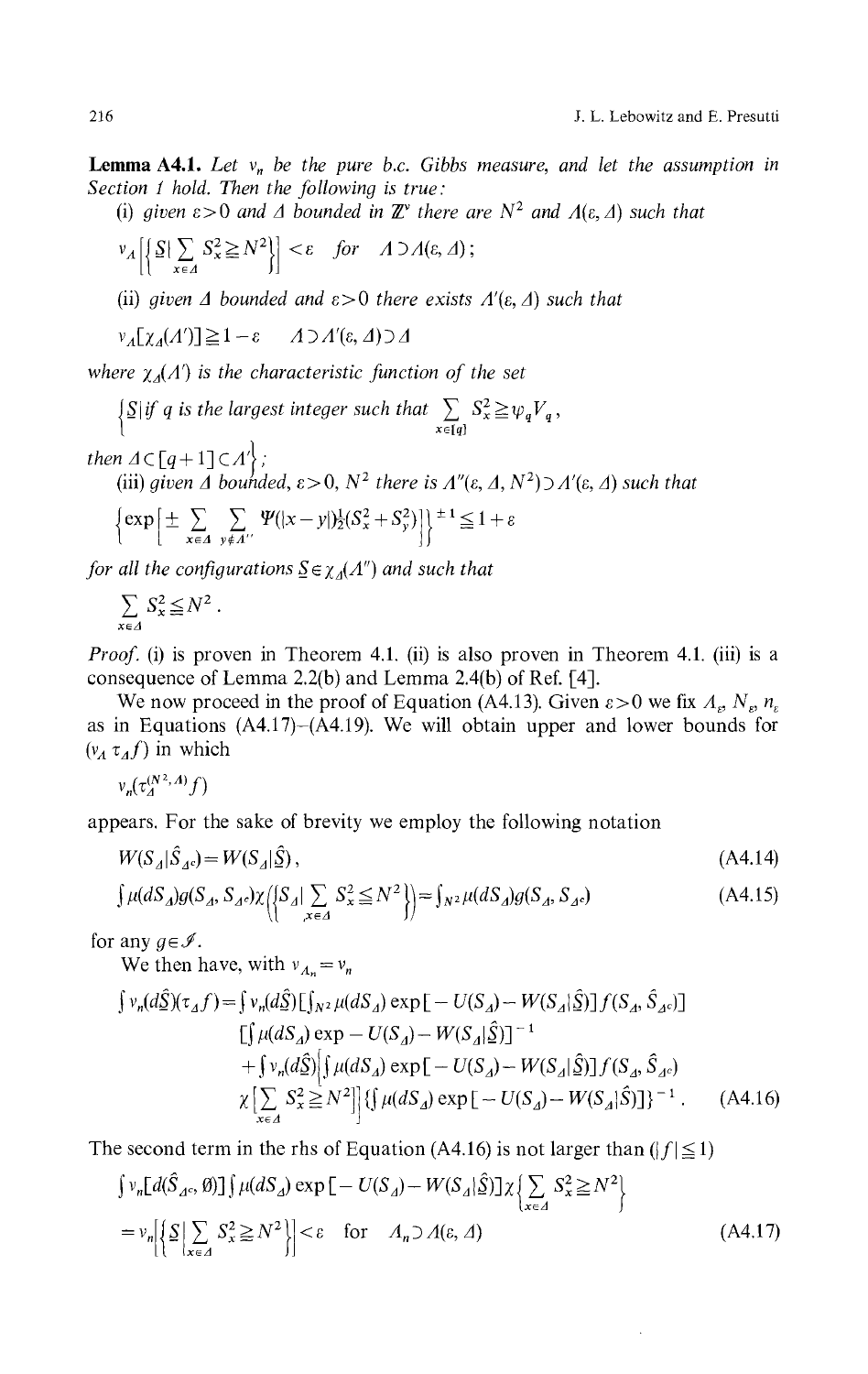where (i) of Lemma A4.1 has been used and the notation

$$
\nu_n(d(\hat{S}_{A^c}, Q)) = \mu(d\hat{S}_{A_n/A}) \exp[-U(\hat{S}_{A_n/A}) - W(\hat{S}_{A_n/A}|\hat{S}_{A_n})]Z(A_n, \hat{S})^{-1}
$$
(A4.18)

has been employed. Therefore by Equation (A4.17) from Equation (A4.16)

$$
\int \nu_n(d\hat{\Sigma})\tau_A f \leq \varepsilon + \int \nu_n(d\hat{\Sigma})\chi_A(\Lambda'', \hat{\Sigma}) \left[ \int_{N^2} \mu(dS) \exp\left[\cdot \right] f \right]
$$

$$
\left[ \int_{N^2} \mu(dS_A) \exp\left[\cdot \right] \right]^{-1} + \int \nu_n(d\Sigma) \left[1 - \chi_A(\Lambda'', \Sigma)\right]
$$
(A4.19)

where *χ<sup>Δ</sup> (Λ", S)* is the characteristic function as introduced in Lemma A4.1(ii) and we used the inequality

$$
1 \geq \int_{N^2} \mu(dS_A) \exp[\cdot] f\{\int_{N^2} \mu(dS_A) \exp[\cdot]\}^{-1}.
$$

Therefore for *ΛnDΛ"(ε, A),* see Lemma 4.1(ii), we have

$$
\nu_n(\tau_A f) \le 2\varepsilon + \int \nu_n(d\hat{\Sigma}) \chi_A(\Lambda'', \hat{\Sigma}) \int_{N^2} \mu(dS_A) \exp[\cdot] f
$$
  

$$
\left\{ \int_{N^2} \mu(dS_A) \exp[\cdot] \right\}^{-1} .
$$
 (A4.20)

We now finally consider  $A_n \supset A \supset A^n(\varepsilon, A, N^2)$ , see Lemma 4.1(iii)

$$
\begin{split} \nu_n(\tau_{\Delta}f) &\leq 5\varepsilon + \int \nu_n(d\hat{\Sigma})\chi_{\Delta}(A'', \Sigma) \int_{N^2} \mu(dS_{\Delta}) \exp\big[-U(S_{\Delta}) - W(S_{\Delta})\hat{S}_{\Delta}\big)f\big] \\ &\leq \int_{N^2} \mu(dS_{\Delta}) \exp\big[-U(S_{\Delta}) - W(S_{\Delta})\hat{S}_{\Delta}\big)\big] \big\}^{-1} \\ &\leq 5\varepsilon + \int \nu_n(d\Sigma)(\tau_{\Delta}^{(N^2, A)}f) \,. \end{split} \tag{A4.21}
$$

*Lower Bound.* We have, with the same notation as in the upper bound:

$$
\int v_n(d\hat{S})\tau_A f \geq \int v_n[d(\hat{S}_{A^c}, \emptyset)] \int_{N^2} \mu(dS_A) \exp[-U(S_A) - W(S_A|\hat{S}_{A^c})]f
$$
  
\n
$$
\geq \int v_n d(\hat{S}_{A^c}, \emptyset) \chi_A(\Lambda'', \hat{S}) \int_{N^2} \mu(dS_A) \exp[U(S_A) - W(S_A|\hat{S}_{A^c})]f
$$
  
\n
$$
- W(S_A|\hat{S}_A)](1 - \varepsilon)f
$$
  
\n
$$
\geq -\varepsilon + \int v_n[d(\hat{S}_{A^c}, \emptyset)] \chi_A(\Lambda'', \hat{S}) \int_{N^2} \mu(dS_A) \exp[-f]
$$
  
\n
$$
\geq -\varepsilon + \int v_n[d(\hat{S}_{A^c}, \emptyset)] \chi_A(\Lambda'', \hat{S}) \int_{N^2} \mu(dS_A) \exp[-U(S_A) - W(S_A|\hat{S}_A)](\tau_A^{(N^2, A)}f)
$$
  
\n
$$
\geq -2\varepsilon + \int v_n(d(\hat{S}_{A^c}, \emptyset)) \chi_A(\Lambda'', \hat{S}) \int \mu(dS_A) \exp[-U(S_A) - W(S_A|\hat{S})] (\tau_A^{(N^2, A)}f) - \int v_n[d(S_{A^c}, \emptyset)] \chi_A(\Lambda'', \hat{S}) \int \mu(dS_A) - \exp[-f]\chi \Big[\Big\{S_A|\sum_{x \in A} S_x^2 \geq N^2\Big\}\Big]
$$
  
\n
$$
\geq -3\varepsilon + \int v_n(d\hat{S}) \chi_A(\Lambda'', \hat{S}) (\tau_A^{(N^2, A)}f)
$$
  
\n
$$
= -4\varepsilon + \int v_n(dS)(\tau_A^{(N^2, A)}f).
$$

## **References**

1. Simon, B.: The  $P(\phi)$ , Euclidean (quantum) field theory. Princeton, N.J.: Princeton University<br>**Proce 1974** Press 1974

Guerra,F., Rosen,L., Simon, B.: Ann. Math. 101, N. 1, 2 (1975)

- 2. Glimm, J., Jaffe, A., Spencer, T.: Reports at the Kyoto, Marseille, Bielefeld conferences
- 3. Ruelle,D.: Statistical mechanics: rigorous results. Benjamin: New York 1969